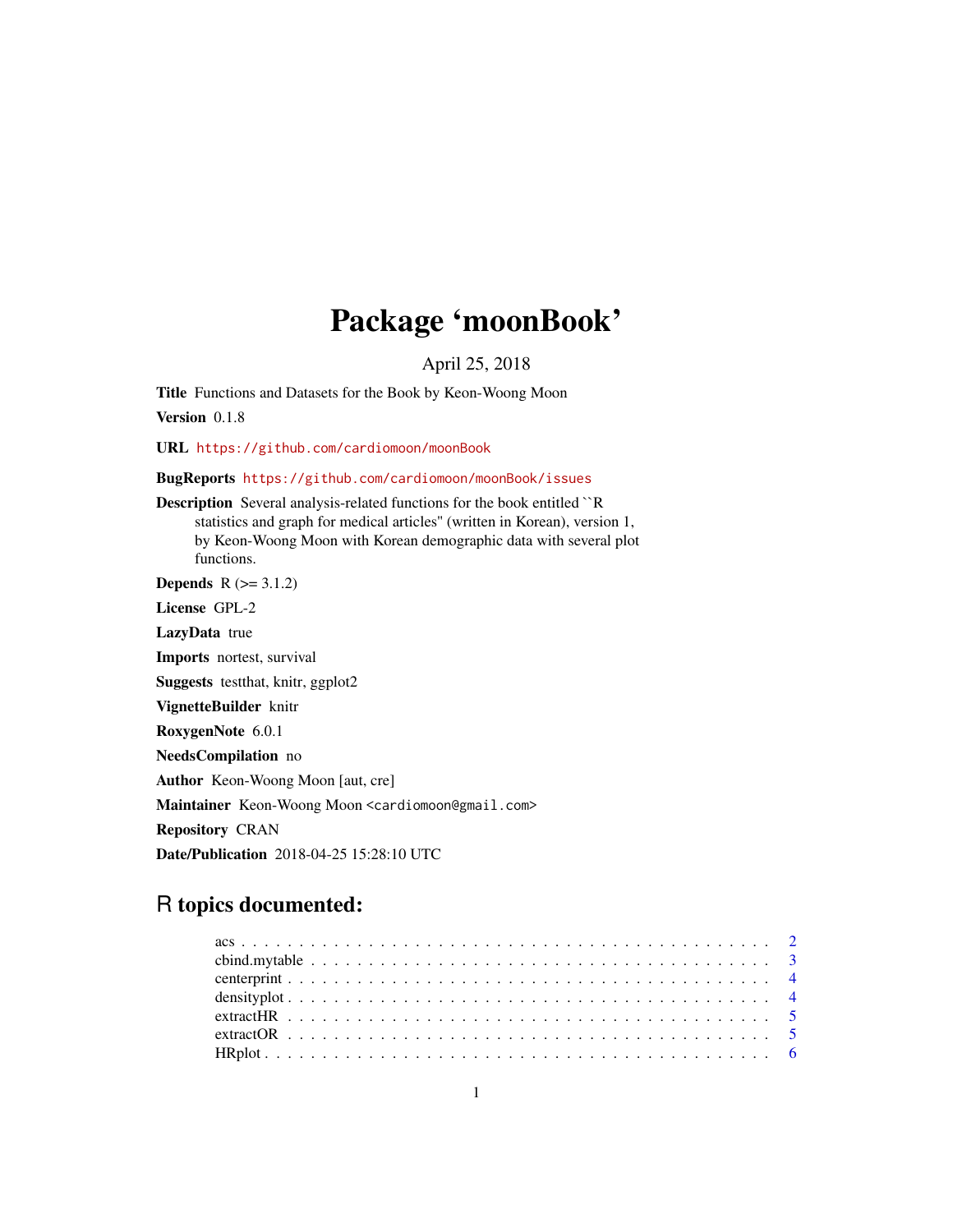<span id="page-1-0"></span>

| Index |          | 26             |
|-------|----------|----------------|
|       |          |                |
|       |          | 24             |
|       |          | 24             |
|       | space    | 23             |
|       |          | 23             |
|       |          | 22             |
|       |          | 21             |
|       |          | 21             |
|       |          | 20             |
|       |          | 20             |
|       |          | 20             |
|       |          | <b>19</b>      |
|       |          | <b>19</b>      |
|       |          | 18             |
|       |          | 17             |
|       |          | -17            |
|       |          | <b>16</b>      |
|       |          | <b>16</b>      |
|       | mytable2 | 14<br>15       |
|       |          | 14             |
|       |          | 13             |
|       |          | <b>11</b>      |
|       |          | <sup>11</sup>  |
|       |          | 10             |
|       |          | <b>10</b>      |
|       |          | 9              |
|       |          | 8              |
|       |          | 8              |
|       |          | -7             |
|       |          | $\overline{7}$ |
|       |          |                |

acs *Demographic data of 857 patients with ACS*

## Description

A dataset containing demographic data and laboratory data of 857 patients with acute coronary syndrome(ACS).

## Format

A data frame with 857 rows and 17 variables:

age patient age in years

sex "Male" or "Female"

cardiogenicShock "No" or "Yes"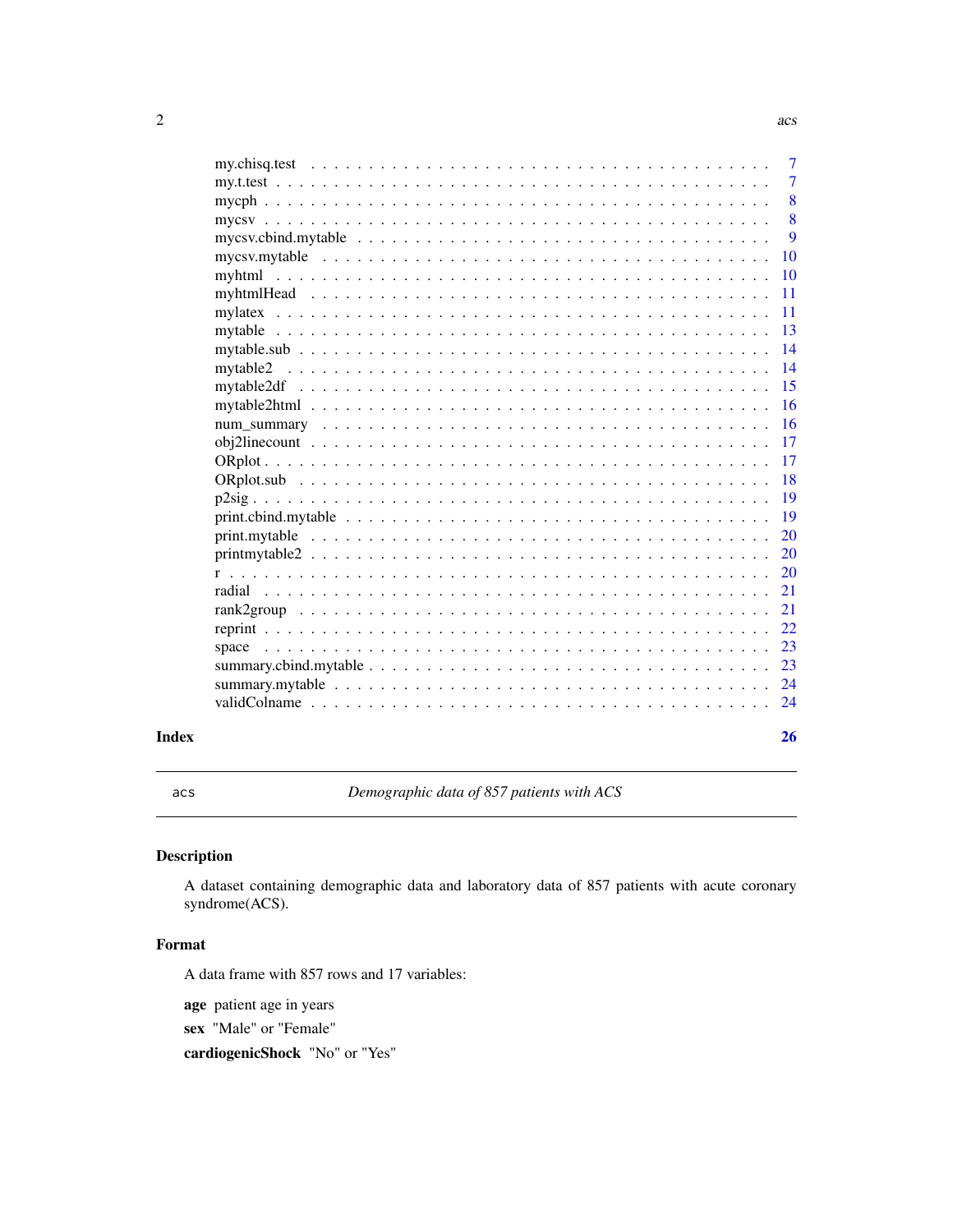## <span id="page-2-0"></span>cbind.mytable 3

entry vascular access route, either "Femoral" or "Radial" Dx Final diagnosis, One of the followings : STEMI, NSTEMI or Unstable Angina EF ejection fraction, percentage by echocardiography height height in centimeter weight weight in kilogram BMI body mass index in kg/m2 obesity obesity, "No" or "Yes" TC total cholesterol level in mg/dL LDLC low density lipoprotein cholesterol level in mg/dL HDLC high density lipoprotein cholesterol level in mg/dL TG triglyceride level in mg/dL DM history of diabetes mellitus,"No" or "Yes" HBP history of hypertension,"No" or "Yes" smoking history of smoking, One of the followings : "Never","Ex-smoker","Smoker"

<span id="page-2-1"></span>cbind.mytable *cbind function for class "mytable"*

## Description

cbind function for class "mytable"

#### Usage

## S3 method for class 'mytable'  $cbind(..., caption, y = NULL)$ 

| $\cdot$ $\cdot$ $\cdot$ | Objects of class "mytable", a result of a call to mytable         |
|-------------------------|-------------------------------------------------------------------|
| caption                 | Unique values of grouping variables used for column name of table |
|                         | Names of grouping variables used for caption of table             |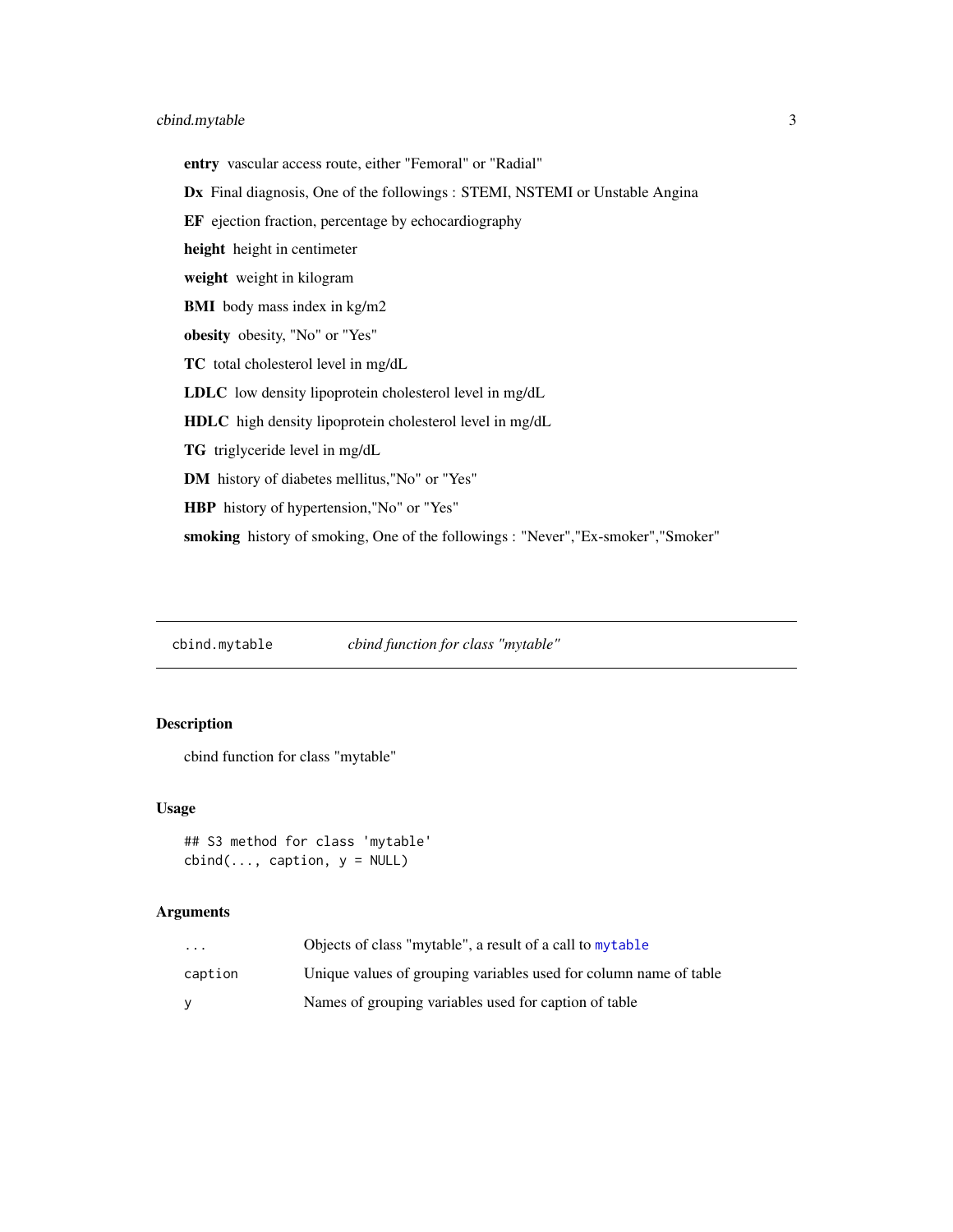<span id="page-3-0"></span>

Internal mytable functions These are not to be called by the user

## Usage

centerprint(x, ..., width =  $10$ )

## Arguments

| $\mathsf{x}$            | a character vector                                 |
|-------------------------|----------------------------------------------------|
| $\cdot$ $\cdot$ $\cdot$ | further arguments passed to or from other methods. |
| width                   | an integer                                         |

| Make Kernel density plot |
|--------------------------|
|--------------------------|

## Description

Make Kernel density plot

#### Usage

```
densityplot(formula, data, main = "", xlab = "", ylab = "", ...)
```
## Arguments

| formula  | an R model formula, of the form $\sim$ variable to estimate the unconditional density<br>of variable, or variable $\sim$ factor to estimate the density of variable within each<br>level of factor. |
|----------|-----------------------------------------------------------------------------------------------------------------------------------------------------------------------------------------------------|
| data     | an optional data frame containing the data.                                                                                                                                                         |
| main     | main title of plot                                                                                                                                                                                  |
| xlab     | label for the horizontal-axis; defaults to the name of the variable x.                                                                                                                              |
| ylab     | label for the vertical axis; defaults to "Density".                                                                                                                                                 |
| $\cdots$ | arguments to be passed to plot                                                                                                                                                                      |

## Value

This function return NULL invisibly and draw graphs.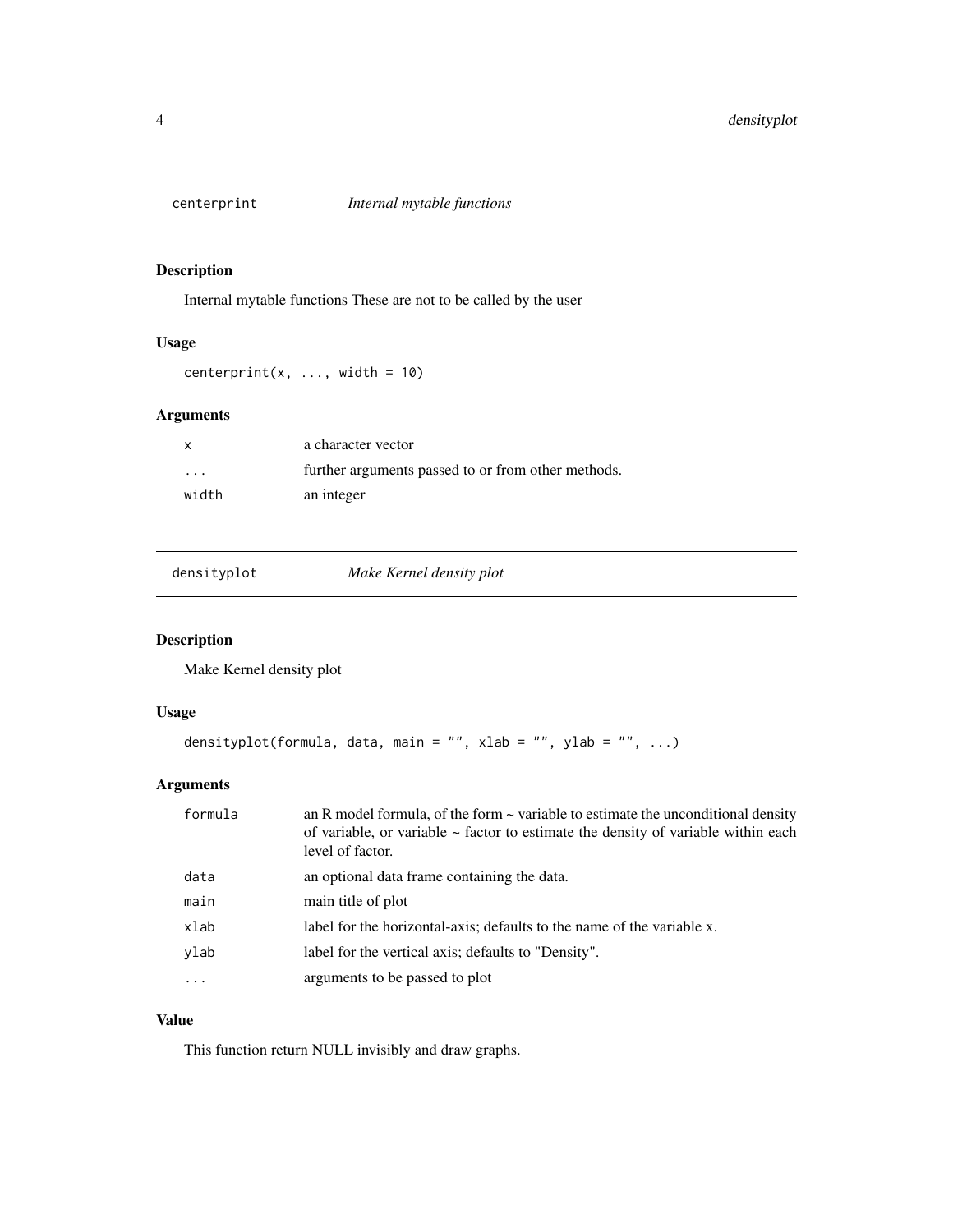#### <span id="page-4-0"></span>extractHR 5

## Examples

```
require(moonBook)
data(acs)
densityplot(age~Dx,data=acs)
```
extractHR *Extract hazard ratio from a data.frame*

## Description

Extract hazard ratio from a data.frame

## Usage

extractHR(x, digits = 2)

## Arguments

|        | an object of class coxph                                                                                            |
|--------|---------------------------------------------------------------------------------------------------------------------|
| digits | An integer indicating the number of decimal places (round) or significant digits<br>to be used. Default value is 2. |

## Value

a data.frame consist of hazard ratio and 95 the p values.

| extractOR | Extract the odds ratios from a S3 object of glm |
|-----------|-------------------------------------------------|
|-----------|-------------------------------------------------|

## Description

Extract the odds ratios from a S3 object of glm

#### Usage

extractOR(x, digits = 2, method = "default")

## Arguments

|        | A S3 object of glm                                                                                                  |
|--------|---------------------------------------------------------------------------------------------------------------------|
| digits | An integer indicating the number of decimal places (round) or significant digits<br>to be used. Default value is 2. |
| method | Method to compute confidence interval. Choices are one of c("default","LRT").                                       |

## Value

A data.frame consist of odds ratios and 95 p values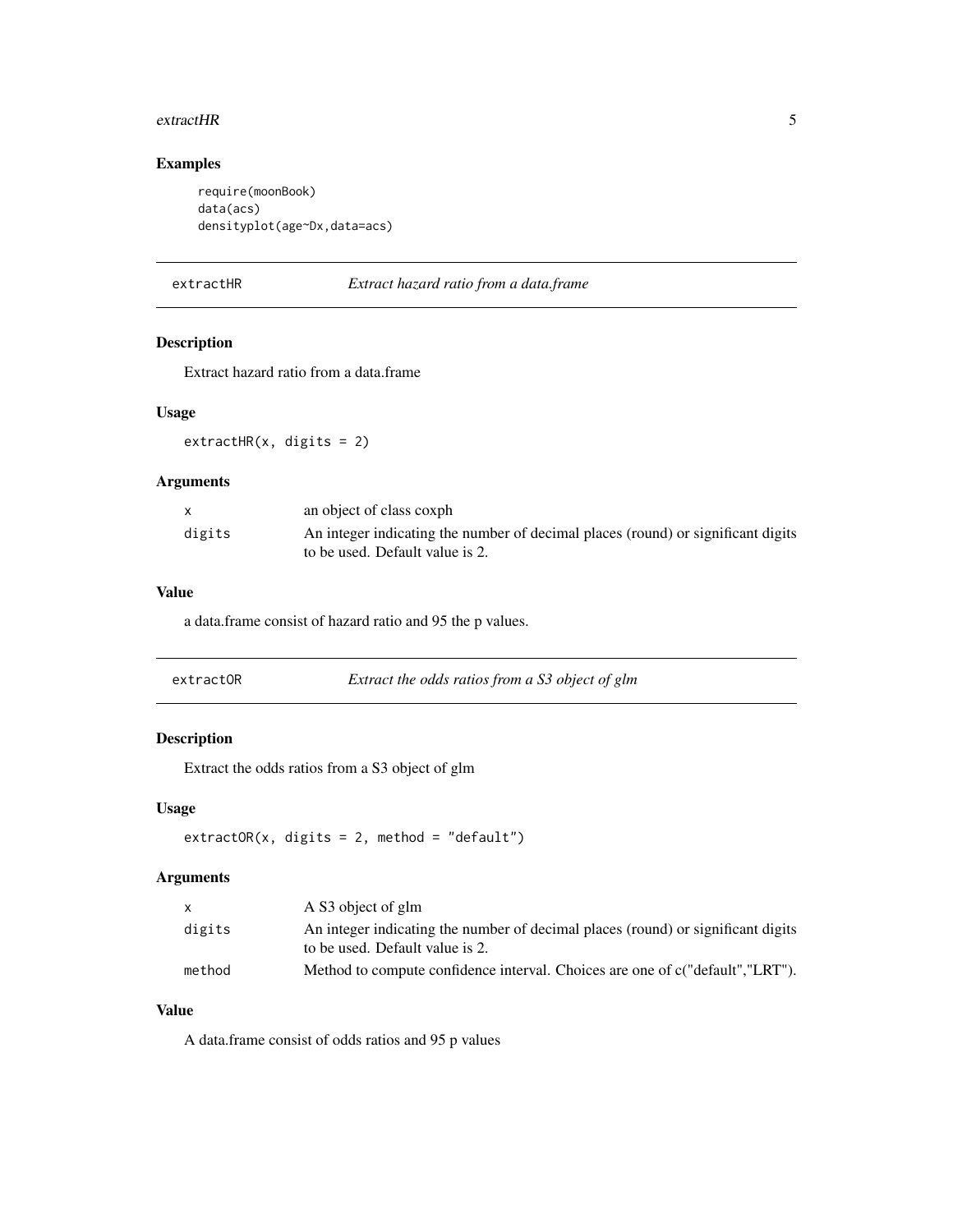<span id="page-5-0"></span>

Draw a hazard ratio plot

## Usage

```
HRplot(out, type = 1, xlab = "", ylab = "", show.OR = TRUE,show.CI = FALSE, sig. level = 1, cex = 1.2, lwd = 2, pch = 18,
  col = NULL, ...
```
## Arguments

| out       | an object of class coxph or a resultant data. frame of mycph function                                                               |
|-----------|-------------------------------------------------------------------------------------------------------------------------------------|
| type      | an integer indicating the type of plot. Default value is 1                                                                          |
| xlab      | a title for the x axis                                                                                                              |
| ylab      | a title for the y axis                                                                                                              |
| show.OR   | a logical vector indicating whether or not show the text indicating the p value                                                     |
| show.CI   | a logical vector indicating whether or not show the text indicating the confidence<br>interval                                      |
| sig.level | a numeric value of upper limit of p value of showing variables                                                                      |
| cex       | A numerical value giving the amount by which plotting OR/HR symbols should<br>be magnified relative to the default, defaulting 1.2. |
| lwd       | The line width, a positive number, defaulting to 2.                                                                                 |
| pch       | Either an integer specifying a symbol or a single character to be used as the<br>default in plotting OR/HR points.                  |
| col       | A specification for the default plotting color.                                                                                     |
| $\cdots$  | arguments to be passed to plot                                                                                                      |

## Value

This function return NULL invisibly and draw graphs

## Examples

```
require(survival)
attach(colon)
colon$TS=Surv(time,status==1)
out=mycph(TS~.,data=colon)
out
HRplot(out,type=1,pch=2,col=c("blue","red"))
HRplot(out,type=2,show.CI=TRUE,pch=2,cex=2,main="Hazard ratios of all individual variables")
```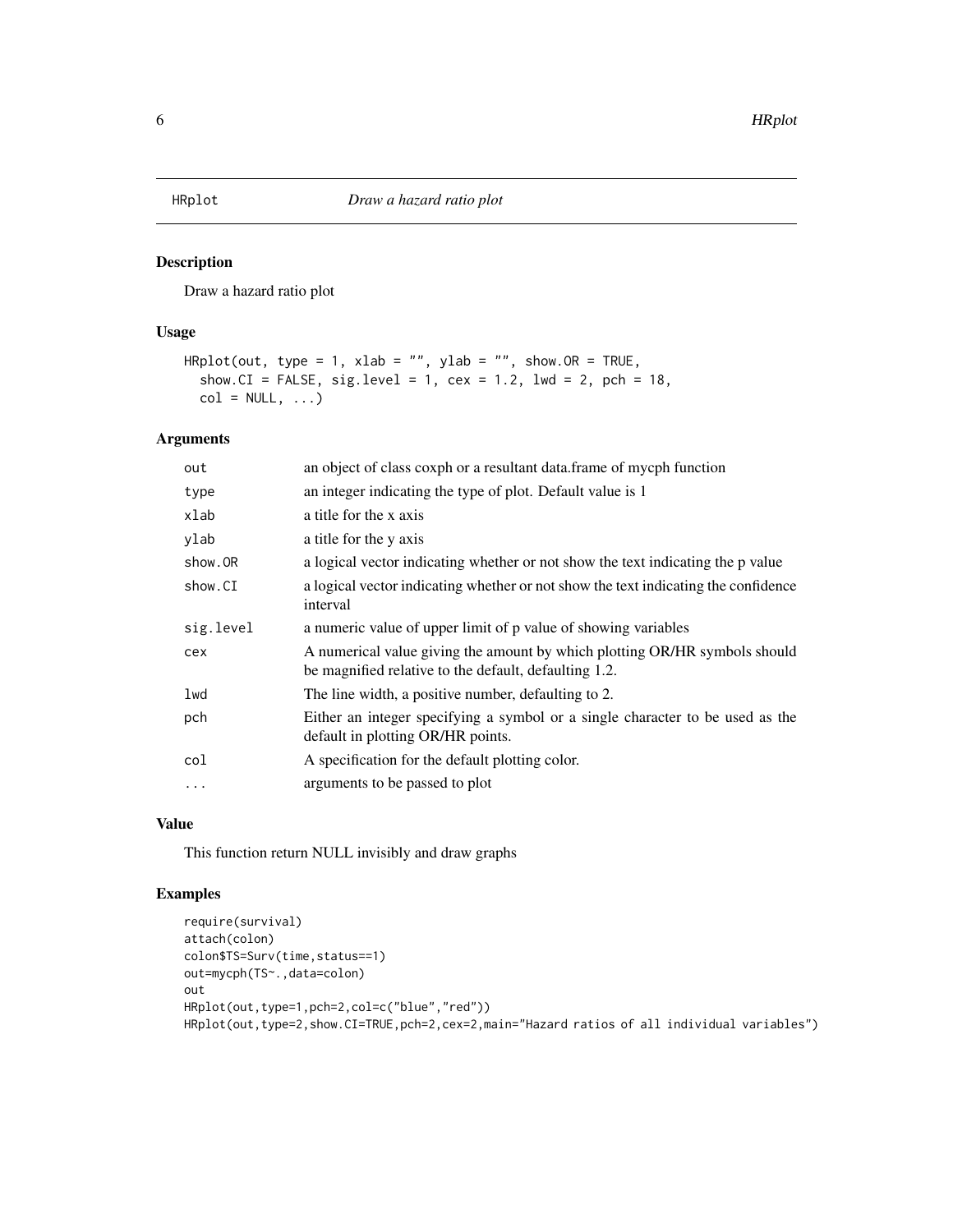<span id="page-6-0"></span>my.chisq.test *Internal mytable functions*

## Description

Internal mytable functions These are not to be called by the user

## Usage

my.chisq.test(x, y, mydata)

## Arguments

| x        | a vector     |
|----------|--------------|
| <b>v</b> | a vector     |
| mydata   | a data.frame |

| my.t.test | Internal mytable functions |  |
|-----------|----------------------------|--|
|           |                            |  |

## Description

Internal mytable functions These are not to be called by the user

## Usage

my.t.test(y, x)

|   | a vector         |
|---|------------------|
| x | a numeric vector |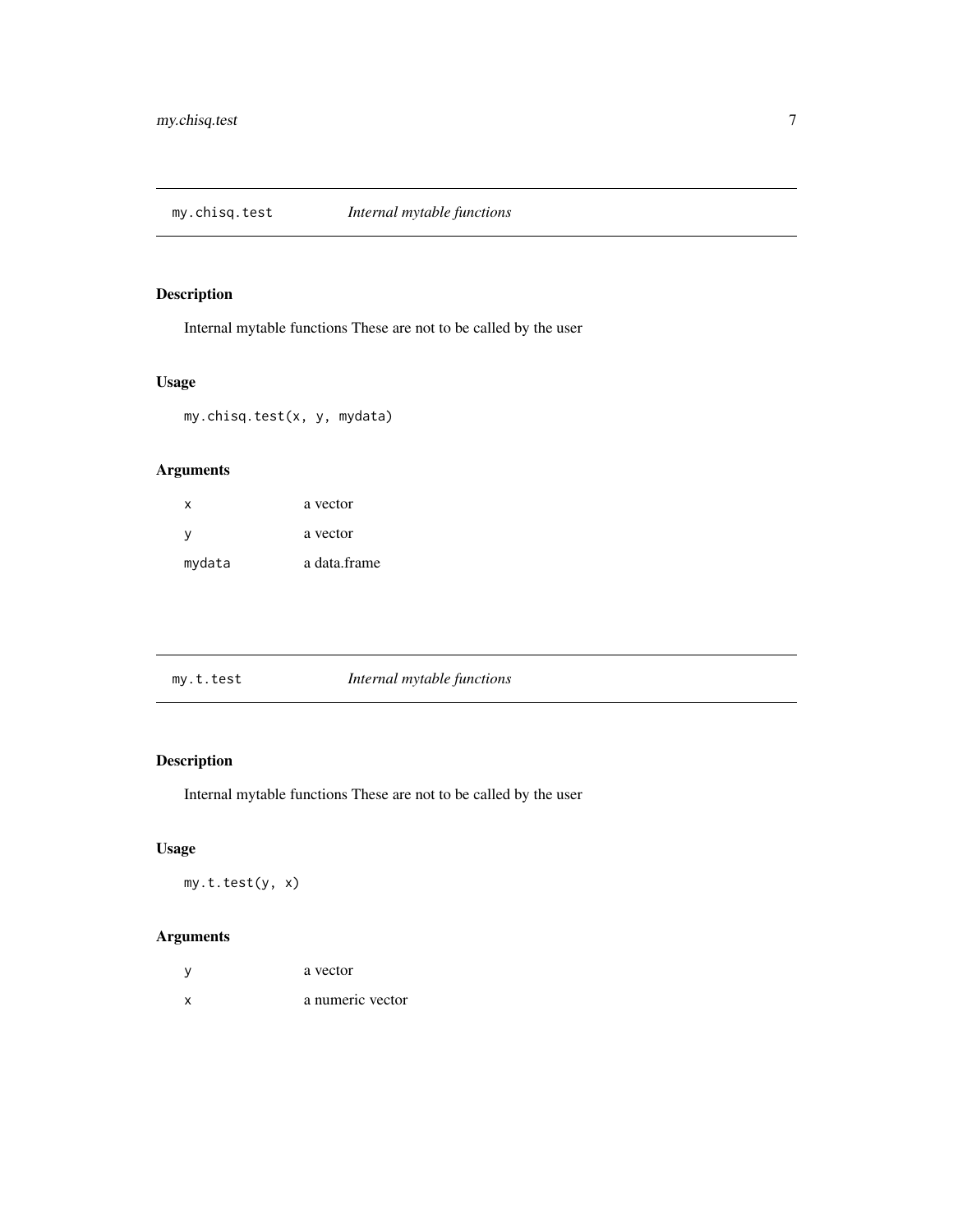<span id="page-7-0"></span>

Perform coxph of individual expecting variables

#### Usage

```
mycph(formula, data, digits = 2)
```
## Arguments

| formula | An object of class "formula". Left side of $\sim$ must be a variable of class Surv and<br>the right side of $\sim$ must have variables in an additive way. |
|---------|------------------------------------------------------------------------------------------------------------------------------------------------------------|
| data    | A data frame contains data for analysis.                                                                                                                   |
| digits  | An integer indicating the number of decimal places (round) or significant digits<br>to be used. Default value is 2.                                        |

#### Value

a data.frame consist of hazard ratio and 95% confidence intervals and the p values.

## Examples

```
require(survival)
data(colon)
attach(colon)
colon$TS=Surv(time,status==1)
out=mycph(TS~.,data=colon)
out
HRplot(out,type=2,show.CI=TRUE,main="Hazard ratios of all individual variables")
```
mycsv *Export to csv file for class "mytable" or "cbind.mytable"*

#### Description

Export to csv file for class "mytable" or "cbind.mytable"

## Usage

mycsv(x, row.names = FALSE, ...)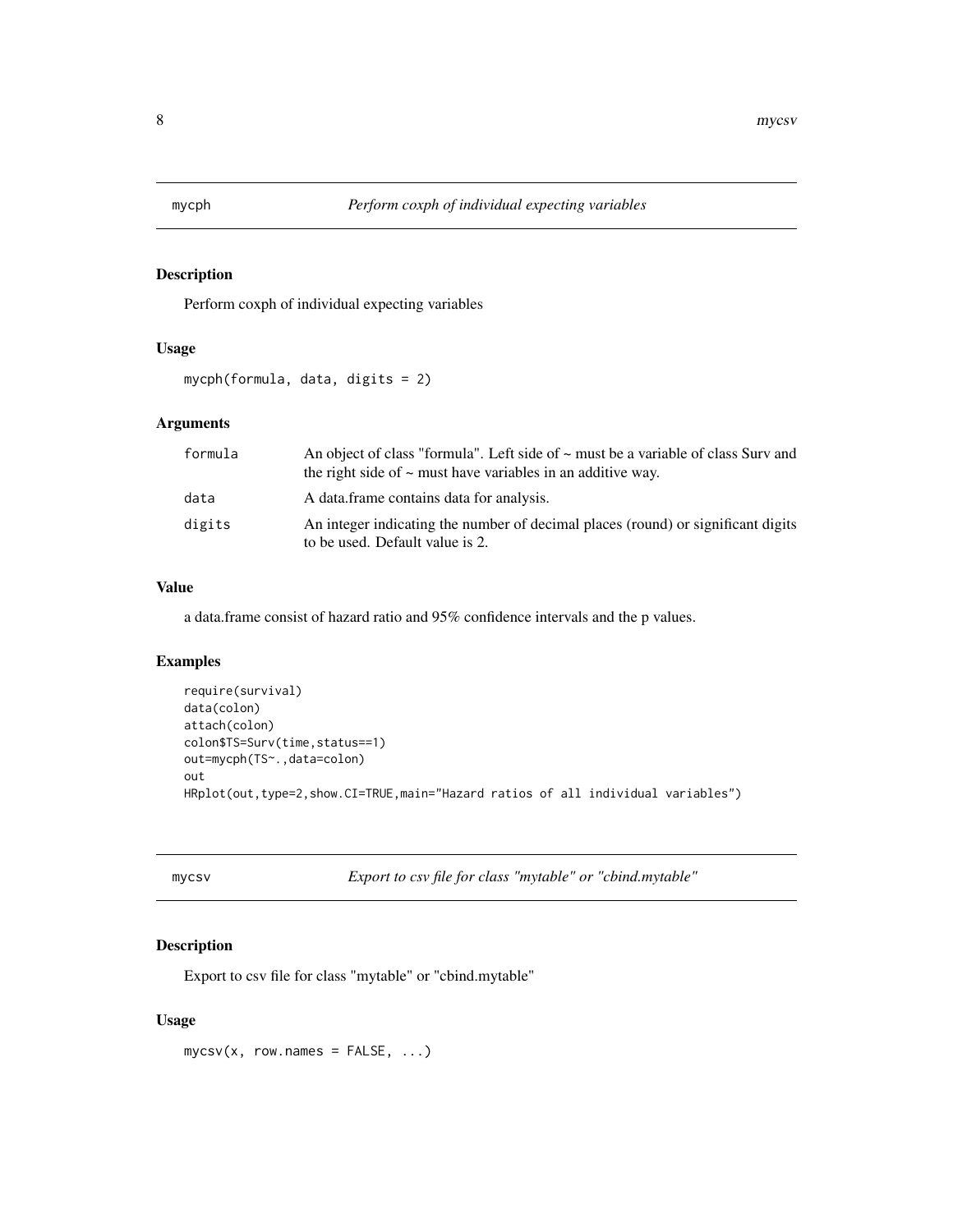## <span id="page-8-0"></span>Arguments

| X         | An object of class "mytable" or "cbind.mytable"                                                                                                   |
|-----------|---------------------------------------------------------------------------------------------------------------------------------------------------|
| row.names | either a logical value indicating whether the row names of x are to be written<br>along with x, or a character vector of row names to be written. |
|           | further arguments passed to or from other methods.                                                                                                |

## Examples

```
require(moonBook)
res=mytable(sex~age+DM,data=acs)
mycsv(res,file="test.csv")
mycsv(summary(res),file="testsummary.csv")
```
mycsv.cbind.mytable *Export to csv file for class "cbind.mytable"*

## Description

Export to csv file for class "cbind.mytable"

## Usage

```
## S3 method for class 'cbind.mytable'
mycsv(x, row.names = FALSE, ...)
```
## Arguments

| $\mathsf{x}$            | An object of class "cbind.mytable" a result of a call to mytable                                                                                  |
|-------------------------|---------------------------------------------------------------------------------------------------------------------------------------------------|
| row.names               | either a logical value indicating whether the row names of x are to be written<br>along with x, or a character vector of row names to be written. |
| $\cdot$ $\cdot$ $\cdot$ | further arguments passed to or from other methods.                                                                                                |

## Examples

```
require(moonBook)
res1=mytable(sex+Dx~age+DM,data=acs)
mycsv(res1,file="test1.csv")
mycsv(summary(res1),file="testsummary1.csv")
```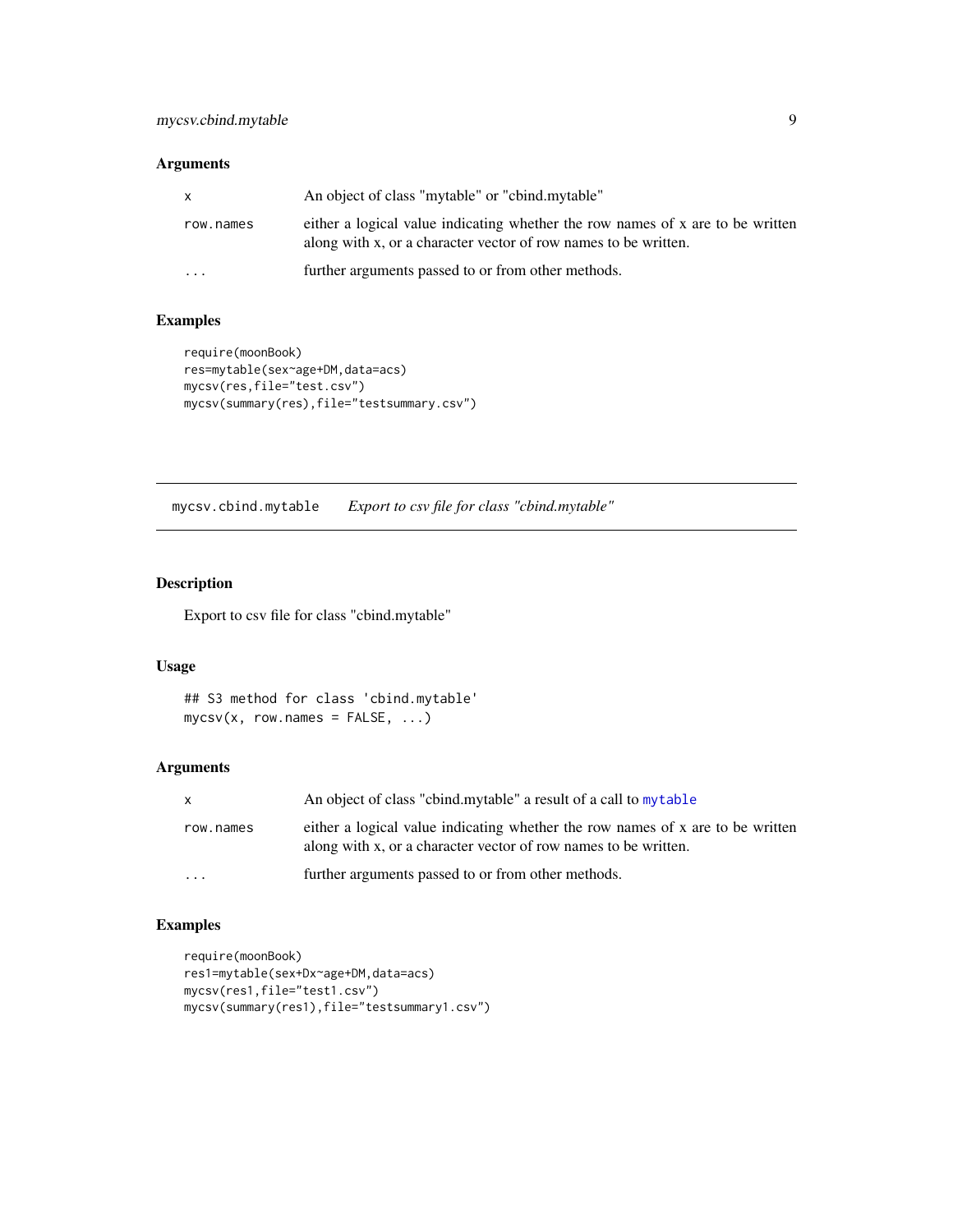<span id="page-9-0"></span>

Export to csv file for class "mytable"

#### Usage

```
## S3 method for class 'mytable'
mycsv(x, row.names = FALSE, ...)
```
#### Arguments

| X         | An object of class "mytable" a result of a call to mytable                     |
|-----------|--------------------------------------------------------------------------------|
| row.names | either a logical value indicating whether the row names of x are to be written |
|           | along with x, or a character vector of row names to be written.                |
| $\cdots$  | further arguments passed to or from other methods.                             |

#### Examples

```
require(moonBook)
res=mytable(sex~age+DM,data=acs)
mycsv(res,file="test.csv")
mycsv(summary(res),file="testsummary.csv")
mycsv=function(x,row.names=FALSE) UseMethod("mycsv")
```
myhtml *Export to html file for class "mytable" or "cbind.mytable" of "data.frame"*

#### Description

Export to html file for class "mytable" or "cbind.mytable" of "data.frame"

#### Usage

```
myhtml(x, caption = NULL, rownames = TRUE)## Default S3 method:
myhtml(x, caption = NULL, rownames = TRUE)## S3 method for class 'mytable'
myhtml(x, caption = NULL, rownames = TRUE)## S3 method for class 'cbind.mytable'
myhtml(x, caption = NULL, rownames = TRUE)
```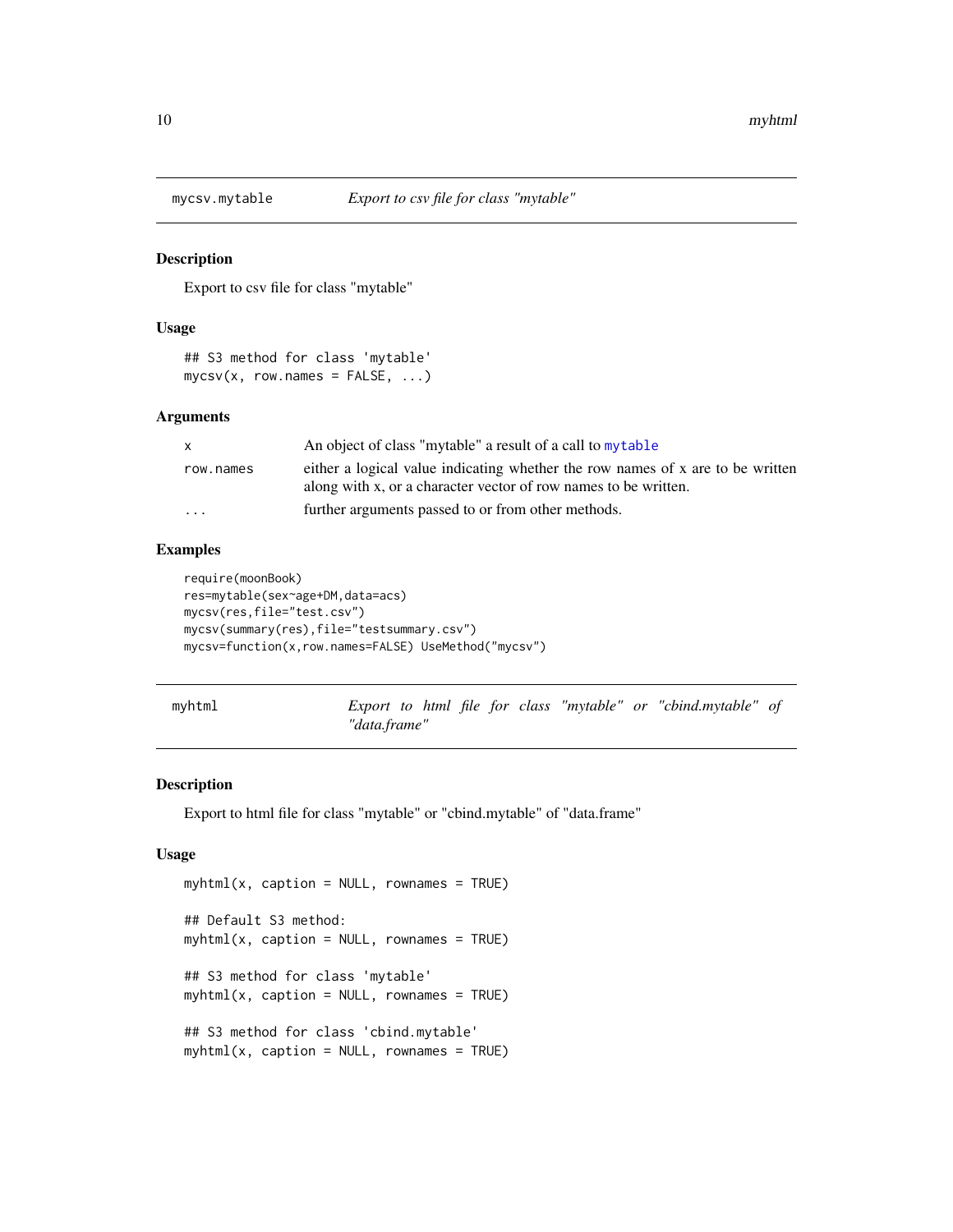## <span id="page-10-0"></span>myhtmlHead 11

## Arguments

| $\mathsf{x}$ | An object of class "mytable" or "cbind.mytable"          |
|--------------|----------------------------------------------------------|
| caption      | A character                                              |
| rownames     | A logical value whether or not include rownames in table |

## Methods (by class)

- default:
- mytable:
- cbind.mytable:

## Examples

```
require(moonBook)
res=mytable(sex~age+Dx,data=acs)
myhtml(res)
res1=mytable(sex+Dx~.,data=acs)
myhtml(res1)
x=head(iris)
myhtml(x)
myhtml(x,caption="Table 1. myhtml Test")
myhtml(x,caption="Table 1. myhtml Test",rownames=FALSE)
```
myhtmlHead *Print my html style*

## Description

Print my html style

#### Usage

myhtmlHead()

mylatex *Exporting "cbind.mytable","mytable" to LaTeX format*

## Description

Exporting "cbind.mytable","mytable" to LaTeX format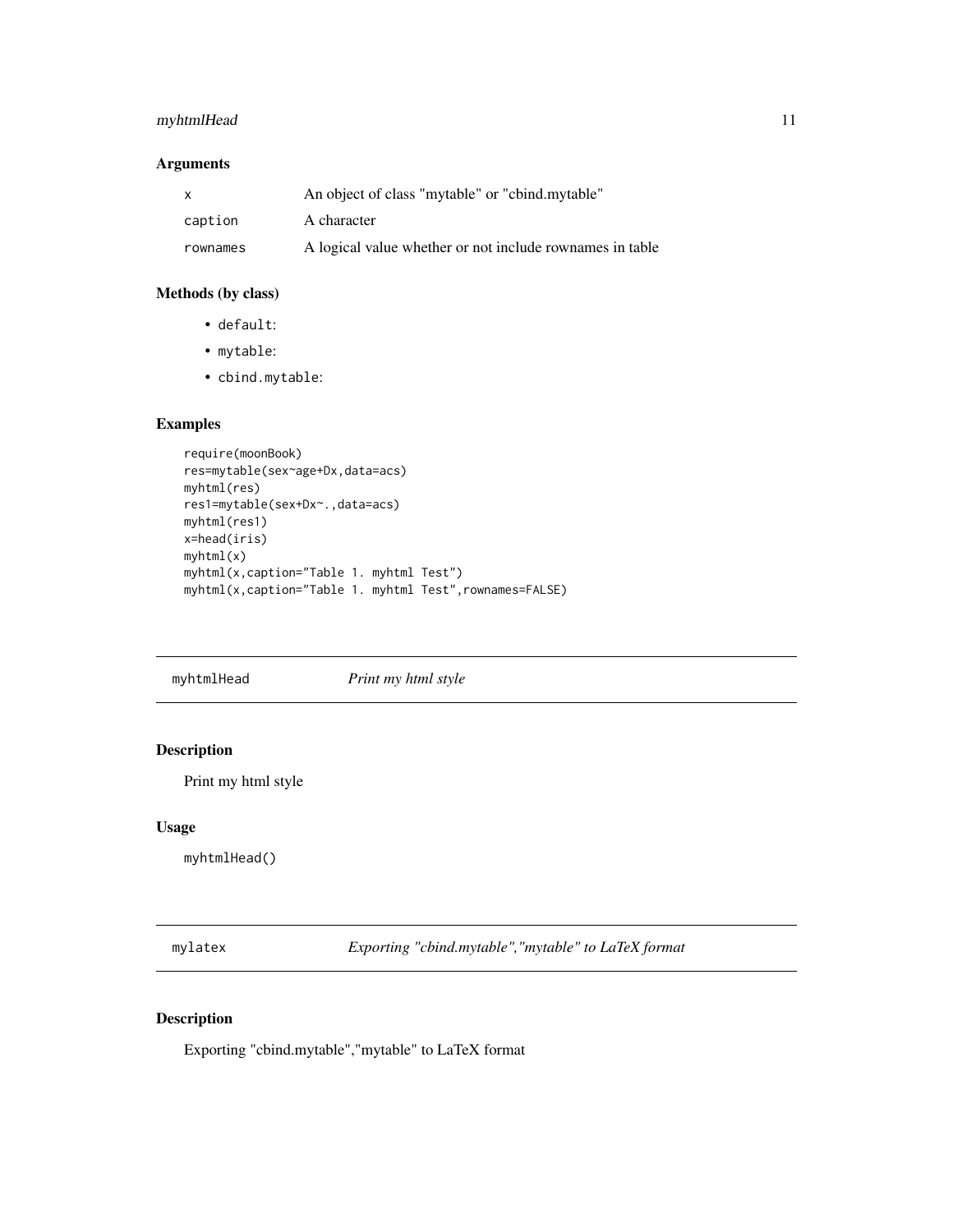#### Usage

```
mylatex(myobj, size = 5, caption = NULL, caption.placement = "top",
 caption.position = "c")
## Default S3 method:
mylatex(myobj, size = 5, caption = NULL,
 caption.placement = "top", caption.position = "c")
## S3 method for class 'mytable'
mylater(myobj, size = 5, caption = NULL,caption.placement = "top", caption.position = "c")
## S3 method for class 'cbind.mytable'
mylatex(myobj, size = 5, caption = NULL,
 caption.placement = "top", caption.position = "c")
```
## Arguments

| mvobi             | An object of class 'mytable'                                                        |
|-------------------|-------------------------------------------------------------------------------------|
| size              | An integer indicating font size, defaulting is 5.                                   |
| caption           | A character                                                                         |
| caption.placement |                                                                                     |
|                   | The caption will be have placed at the top of the table if caption. placement is    |
|                   | "top" and at the bottom of the table if it equals "bottom". Default value is "top". |

caption.position

The caption will be have placed at the center of the table if caption.position is "center" or "c", and at the left side of the table if it equals "left" or "l", and at the right side of the table if it equals "right" or "r". Default value is "center".

#### Methods (by class)

- default: Exporting "cbind.mytable","mytable" to LaTeX format
- mytable: Exporting "cbind.mytable","mytable" to LaTeX format
- cbind.mytable: Exporting "cbind.mytable","mytable" to LaTeX format

## Examples

```
require(moonBook)
out=mytable(sex~.,data=acs)
mylatex(out)
out1=mytable(sex+Dx~.,data=acs)
mylatex(out1,size=6)
```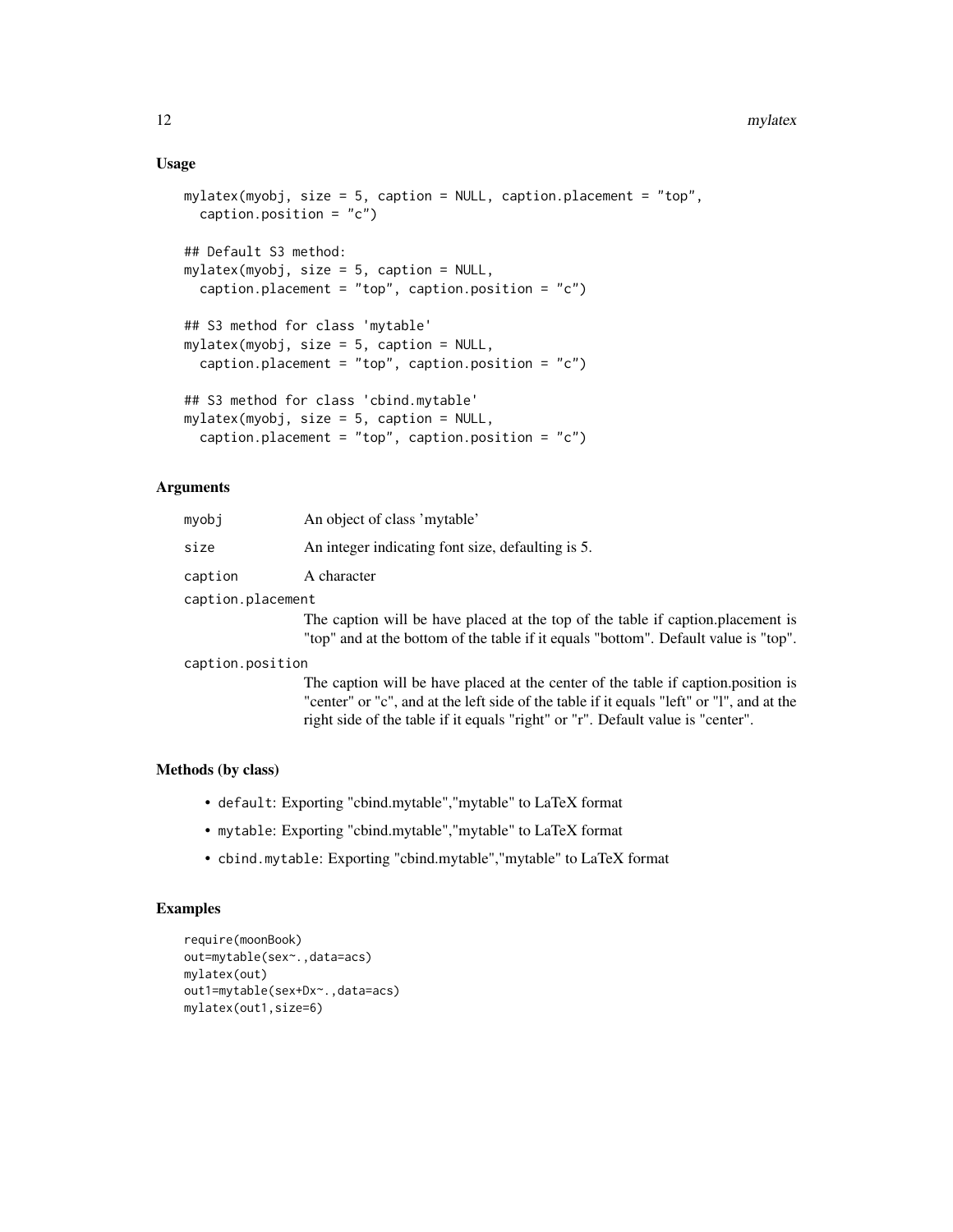<span id="page-12-1"></span><span id="page-12-0"></span>

Produce table for descriptive statistics by groups for several variables easily. Depending on the nature of these variables, different descriptive statistical methods were used(t-test, ANOVA,Kruskal-Wallis, chisq, Fisher,...)

#### Usage

```
mytable(formula, data, max.ylev = 5, digits = 1, method = 1,
  show.all = FALSE, exact = FALSE, show.total = FALSE)
```
## Arguments

| formula    | An object of class "formula". Left side of ~ must contain the name of one group-<br>ing variable or two grouping variables in an additive way(e.g. sex+group~), and<br>the right side of $\sim$ must have variables in an additive way. |
|------------|-----------------------------------------------------------------------------------------------------------------------------------------------------------------------------------------------------------------------------------------|
| data       | A data.frame contains data for analysis                                                                                                                                                                                                 |
| max.ylev   | An integer indicating the maximum number of levels of grouping variable $('y')$ .<br>If a colummn have unique values less than max.ylev it is treated as a categorical<br>variable. Default value is 5.                                 |
| digits     | An integer indicating the number of decimal places (round) or significant digits<br>to be used. Default value is 1.                                                                                                                     |
| method     | An integer indicating methods for continuous variables. Possible values in meth-<br>ods are                                                                                                                                             |
|            | 1 forces analysis as normal-distributed                                                                                                                                                                                                 |
|            | 2 forces analysis as continuous non-normal                                                                                                                                                                                              |
|            | 3 performs a Shapiro-Wilk test to decide between normal or non-normal                                                                                                                                                                   |
|            | Default value is 1.                                                                                                                                                                                                                     |
| show.all   | A logical value indicating whether or not all statistical values have to be shown<br>in table. Default value is FALSE.                                                                                                                  |
| exact      | A logical value indicating whether or not permit call with approximate parame-<br>ter. If true, only exact column name permitted. Default value is FALSE.                                                                               |
| show.total | A logical value indicating whether or not show total group value. Default value<br>is FALSE.                                                                                                                                            |

## Value

An object of class "mytable". 'print' returns a table for descriptive statistics. 'summary' returns a table with all statistical values.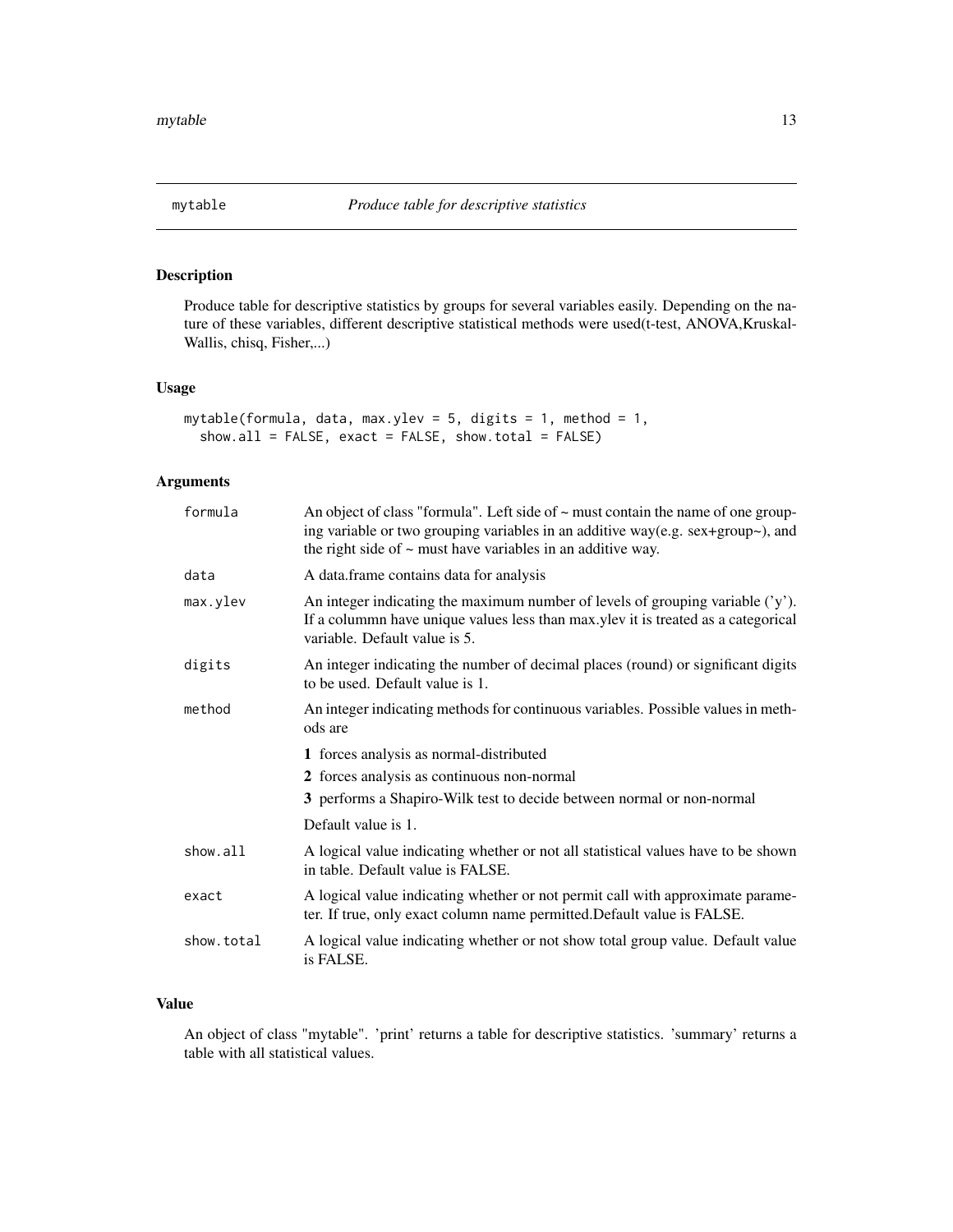#### <span id="page-13-0"></span>14 mytable2

#### Examples

```
data(acs)
mytable(Dx~.,data=acs)
mytable(Dx~age+sex+height+weight+TC+TG+HDLC,data=acs,method=3,digits=2)
mytable(am+cyl~.,data=mtcars)
out=mytable(sex~.,data=acs)
out
summary(out)
mylatex(out)
```
mytable.sub *Internal mytable functions*

#### Description

Internal mytable functions These are not to be called by the user

#### Usage

```
mytable.sub(y, x, data, max.ylev = 5, method = 1, show.total = FALSE)
```
#### Arguments

| y          | a vector        |
|------------|-----------------|
| x          | a vector        |
| data       | a data frame    |
| max.ylev   | an integer      |
| method     | an integer      |
| show.total | a logical value |

mytable2 *Produce combined table for descriptive statistics*

#### Description

Produce table for descriptive statistics by two grouping variables for several variables easily. Depending on the nature of these variables, different descriptive statistical methods were used(t-test, ANOVA,Kruskal-Wallis, chisq, Fisher,...)

#### Usage

```
mytable2(formula, data, max.ylev = 5, digits = 2, method = 1,
  show.all = FALSE, exact = FALSE, show.total = FALSE)
```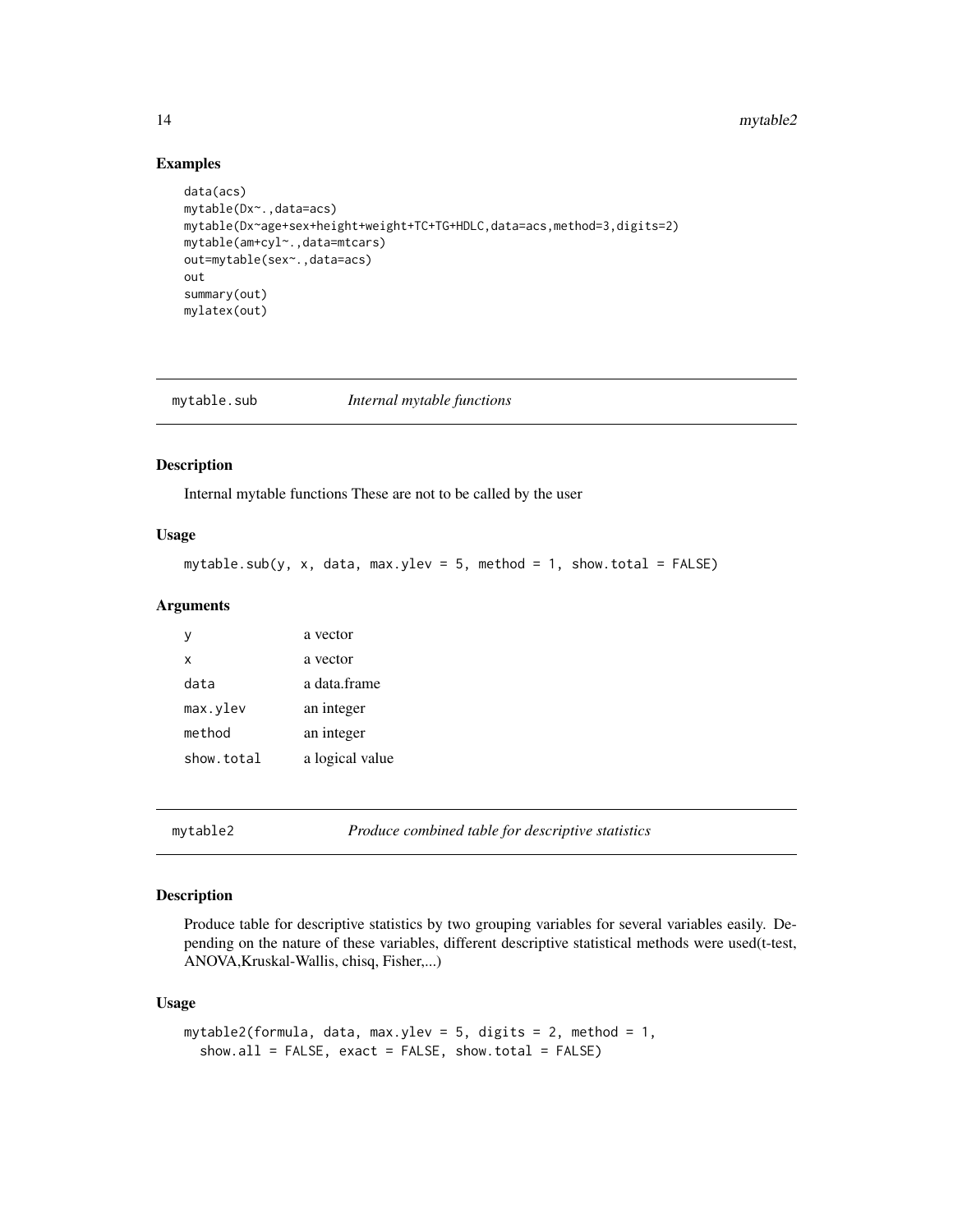## <span id="page-14-0"></span>mytable2df 15

## Arguments

| formula    | An object of class "formula". Left side of ~ must contain two grouping variables<br>in an additive way(e.g. $sex+group\sim$ ), and the right side of $\sim$ must have variables<br>in an additive way. |
|------------|--------------------------------------------------------------------------------------------------------------------------------------------------------------------------------------------------------|
| data       | A data.frame contains data for analysis                                                                                                                                                                |
| max.ylev   | An integer indicating the maximum number of levels of grouping variable $(y')$ .<br>If a column have unique values less than max ylev it is treated as a categorical<br>variable. Default value is 5.  |
| digits     | An integer indicating the number of decimal places (round) or significant digits<br>to be used. Default value is 1.                                                                                    |
| method     | An integer indicating methods for continuous variables. Possible values in meth-<br>ods are                                                                                                            |
|            | 1 forces analysis as normal-distributed                                                                                                                                                                |
|            | 2 forces analysis as continuous non-normal                                                                                                                                                             |
|            | 3 performs a Shapiro-Wilk test to decide between normal or non-normal                                                                                                                                  |
|            | Default value is 1.                                                                                                                                                                                    |
| show.all   | A logical value indicating whether or not all statistical values have to be shown<br>in table. Default value is FALSE.                                                                                 |
| exact      | A logical value indicating whether or not permit call with approximate parame-<br>ter. If true, only exact column name permitted. Default value is FALSE.                                              |
| show.total | A logical value indicating whether or not show total group value. Default value<br>is FALSE.                                                                                                           |

## Value

An object of class "cbind.mytable"

mytable2df *Convert mytable object to data.frame*

## Description

Add N number into data.frame

## Usage

```
mytable2df(x)
```
## Arguments

x An object of class "mytable" a result of a call to [mytable](#page-12-1)

## Value

a data.frame with N number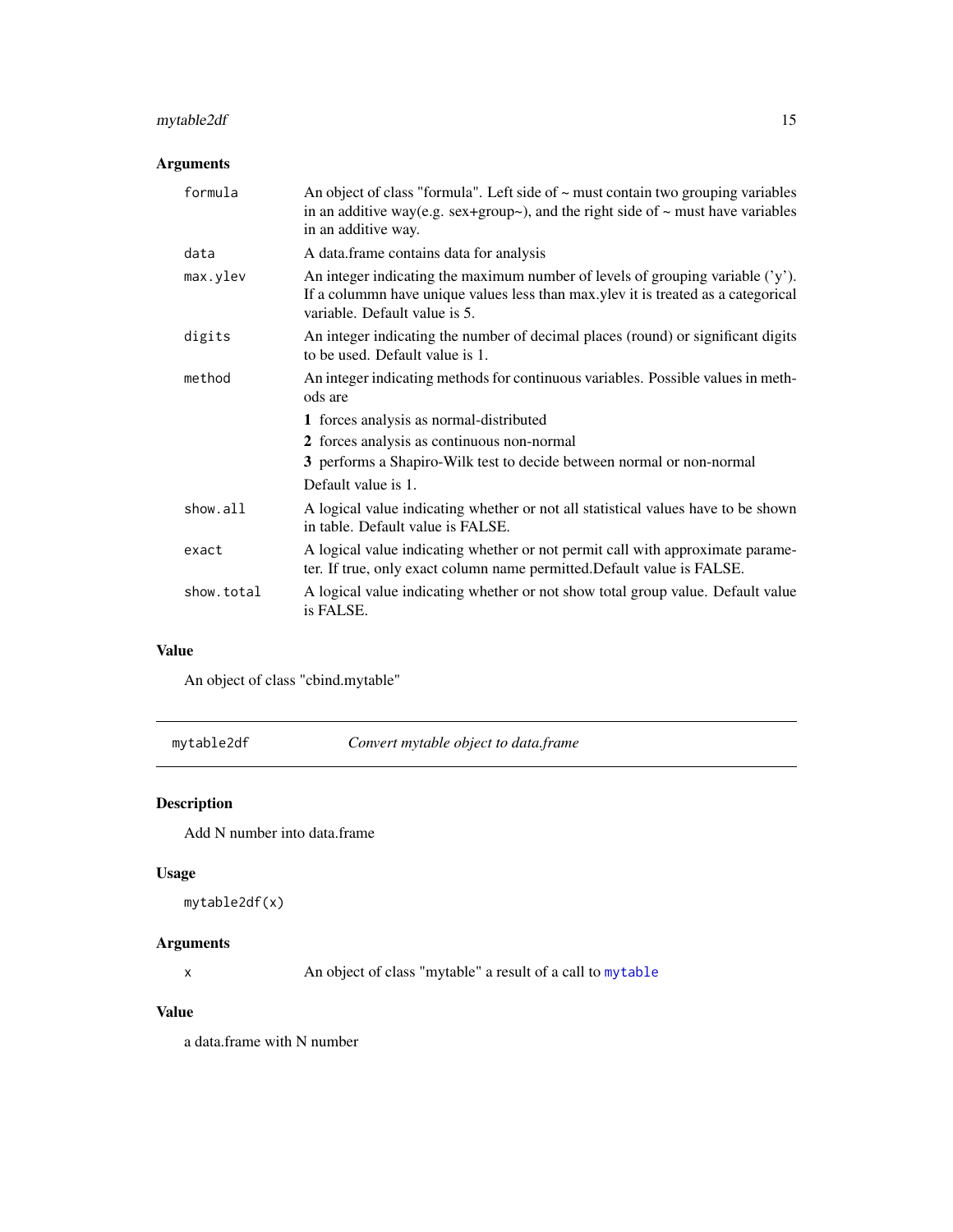<span id="page-15-0"></span>

Add N number into data.frame

## Usage

mytable2html(x)

## Arguments

x An object of class "mytable" a result of a call to [mytable](#page-12-1)

## Value

a data.frame with N number

num\_summary *Internal mytable functions*

## Description

Internal mytable functions These are not to be called by the user

## Usage

num\_summary(x)

## Arguments

x a numeric vector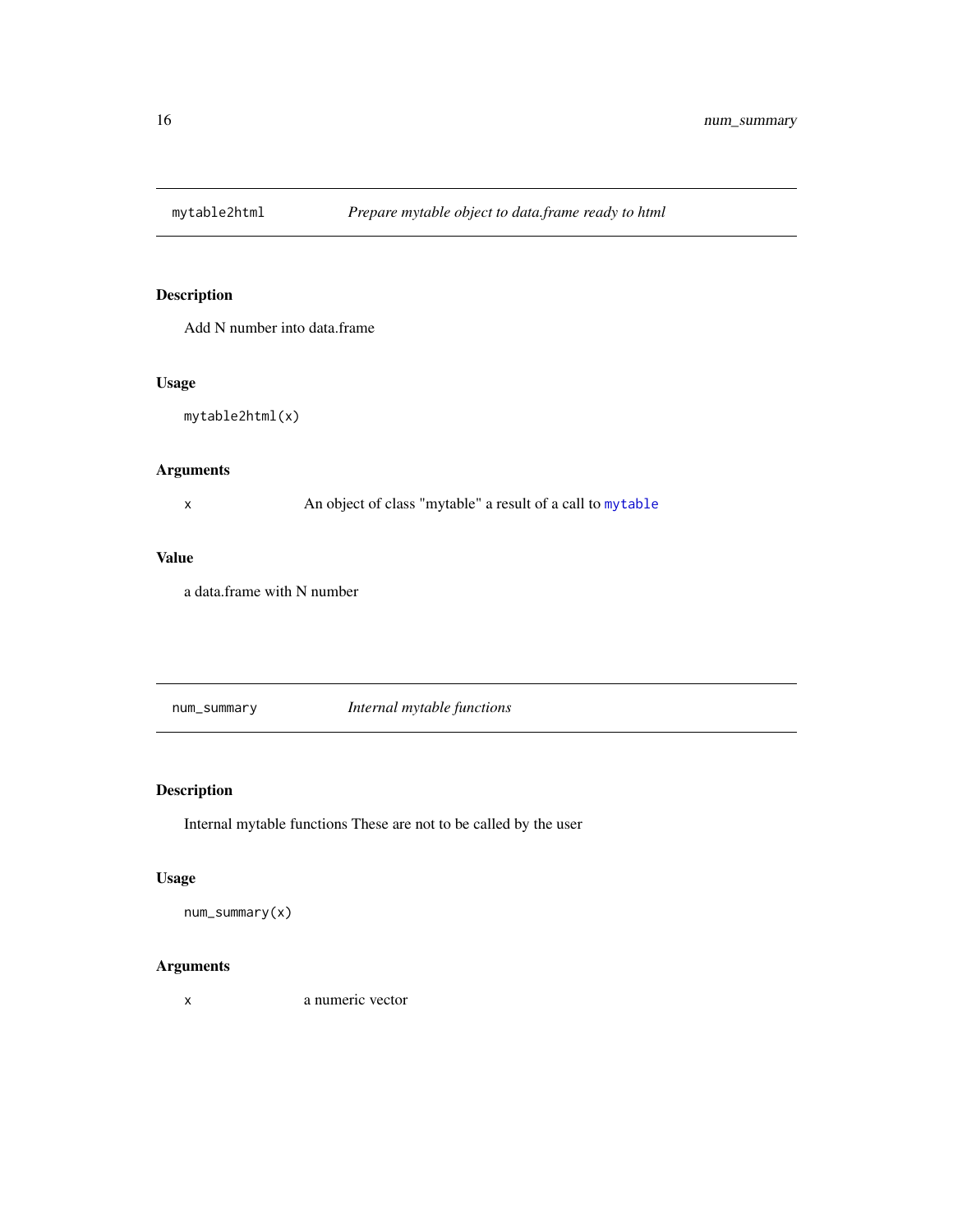<span id="page-16-0"></span>

Internal mytable functions These are not to be called by the user

## Usage

obj2linecount(myobj)

## Arguments

myobj an R object

ORplot *Plot for odds ratios for a S3 object of glm*

#### Description

Plot for odds ratios for a S3 object of glm

## Usage

```
ORplot(x, type = 1, xlab = "", ylab = "", show.OR = TRUE,show.CI = FALSE, sig.level = 1, cex = 1.2, lwd = 2, pch = 18,
  col = NULL, ...
```

| $\mathsf{x}$ | A S3 object of glm                                                                                                                  |
|--------------|-------------------------------------------------------------------------------------------------------------------------------------|
| type         | an integer defining the shape of plots; default value is 1                                                                          |
| xlab         | label for the horizontal-axis; defaults to "Odds Ratios"                                                                            |
| ylab         | label for the vertical axis; defaults to "".                                                                                        |
| show.OR      | A logical value; Whether or not show p values on plot                                                                               |
| show.CI      | A logical value; Whether or not show 95% CI values on plot                                                                          |
| sig.level    | A numeric value of upper limit of p value of showing variables                                                                      |
| cex          | A numerical value giving the amount by which plotting OR/HR symbols should<br>be magnified relative to the default, defaulting 1.2. |
| lwd          | The line width, a positive number, defaulting to 2.                                                                                 |
| pch          | Either an integer specifying a symbol or a single character to be used as the<br>default in plotting OR/HR points.                  |
| col          | A specification for the default plotting color.                                                                                     |
| $\ddotsc$    | arguments to be passed to plot                                                                                                      |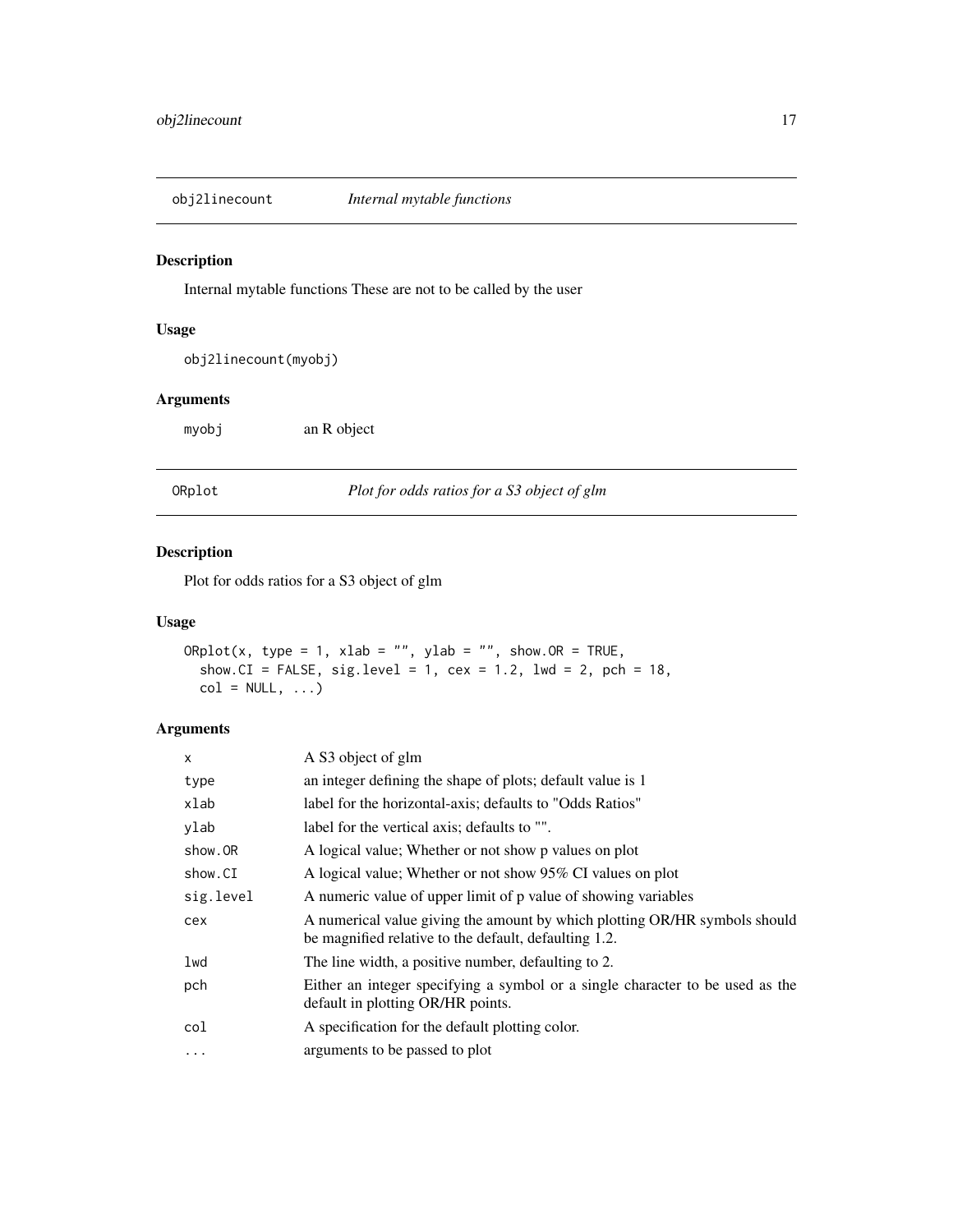## <span id="page-17-0"></span>Value

This function return NULL invisibly and draw graphs

#### Examples

```
require(survival)
data(colon)
out1=glm(status~sex+age+rx+obstruct+node4,data=colon)
out2=glm(status~rx+node4,data=colon)
ORplot(out1,type=2,show.CI=TRUE,xlab="This is xlab",main="Main Title")
ORplot(out2,type=1,main="Main Title")
ORplot(out1,type=2,show.CI=TRUE,main="Main Title")
ORplot(out1,type=3,show.CI=TRUE,main="Main Title",sig.level=0.05)
ORplot(out1,type=3,show.CI=TRUE,main="Main Title",sig.level=0.05,
       pch=1,cex=2,lwd=4,col=c("red","blue"))
```
ORplot.sub *A sub function for ORplot and HRplot*

## Description

Plot for odds ratios for a S3 object of glm

## Usage

```
ORplot.sub(result, type = 1, xlab = "", ylab = "", show.OR = TRUE,
  show.CI = FALSE, sig.level = 1, cex = 1.2, lwd = 2, pch = 18,
  col = NULL, ...
```

| result    | A resultant data frame of function extractOR                                                                                        |
|-----------|-------------------------------------------------------------------------------------------------------------------------------------|
| type      | an integer defining the shape of plots; default value is 1                                                                          |
| xlab      | label for the horizontal-axis; defaults to "Odds Ratios"                                                                            |
| ylab      | label for the vertical axis; defaults to "".                                                                                        |
| show.OR   | A logical value; Whether or not show p values on plot                                                                               |
| show.CI   | A logical value; Whether or not show 95% CI values on plot                                                                          |
| sig.level | A numeric value of upper limit of p value of showing variables                                                                      |
| cex       | A numerical value giving the amount by which plotting OR/HR symbols should<br>be magnified relative to the default, defaulting 1.2. |
| lwd       | The line width, a positive number, defaulting to 2.                                                                                 |
| pch       | Either an integer specifying a symbol or a single character to be used as the<br>default in plotting OR/HR points.                  |
| col       | A specification for the default plotting color.                                                                                     |
| $\ddots$  | Further arguments to be passed to plot                                                                                              |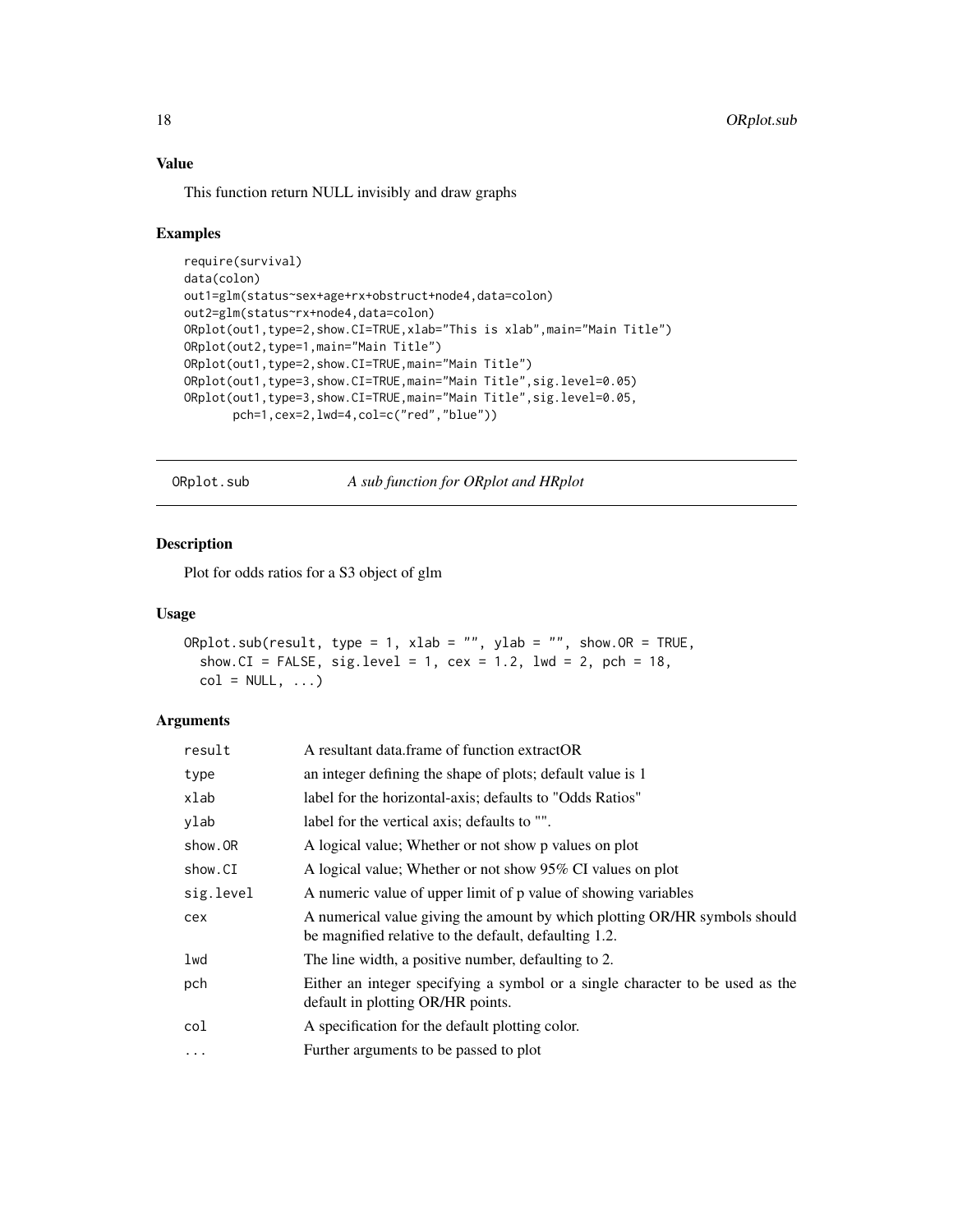#### <span id="page-18-0"></span> $p2sig$  and the state of the state of the state of the state of the state of the state of the state of the state of the state of the state of the state of the state of the state of the state of the state of the state of the

## Value

This function return NULL invisibly and draw graphs

## p2sig *Internal mytable functions*

## Description

Internal mytable functions These are not to be called by the user

## Usage

p2sig(value)

## Arguments

value a numeric vector

print.cbind.mytable *Print function for class "cbind.mytable"*

## Description

Print function for class "cbind.mytable"

## Usage

```
## S3 method for class 'cbind.mytable'
print(x, \ldots)
```

|   | an object of class "cbind.mytable", a result of a call to chind.mytable |
|---|-------------------------------------------------------------------------|
| . | further arguments passed to or from other methods.                      |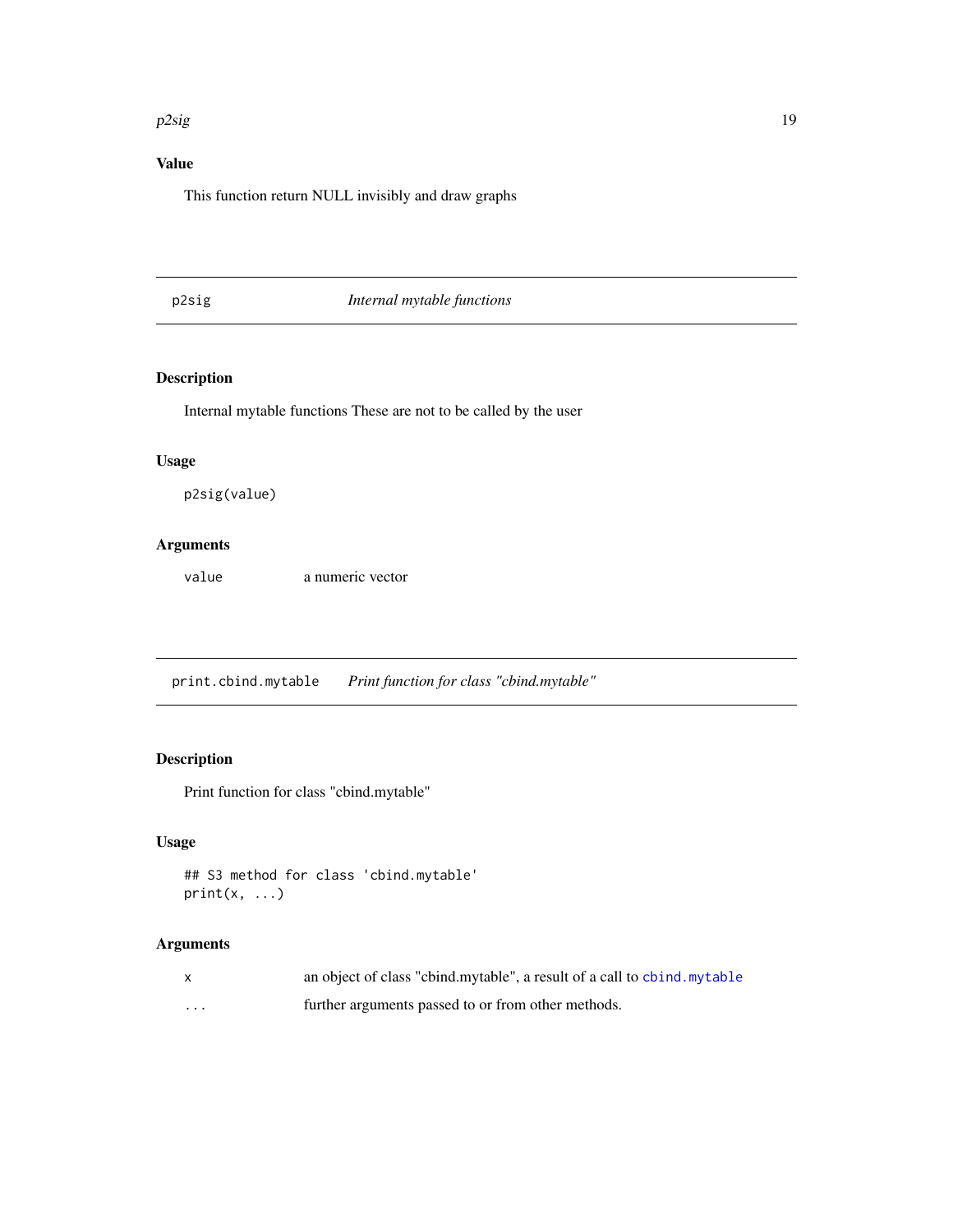<span id="page-19-0"></span>

Print function for class "mytable"

## Usage

## S3 method for class 'mytable'  $print(x, \ldots)$ 

## Arguments

| $\mathsf{X}$ | An object of class "mytable", a result of a call to mytable |
|--------------|-------------------------------------------------------------|
| $\cdot$      | further arguments passed to or from other methods.          |

| printmytable2 | Internal mytable functions |
|---------------|----------------------------|
|               |                            |

## Description

Internal mytable functions These are not to be called by the user

## Usage

printmytable2(obj, digits = 1)

## Arguments

| obi    | an object  |
|--------|------------|
| digits | an integer |

r *Subfunction used in mylatex*

## Description

Subfunction used in mylatex

#### Usage

r(string)

## Arguments

string a character vector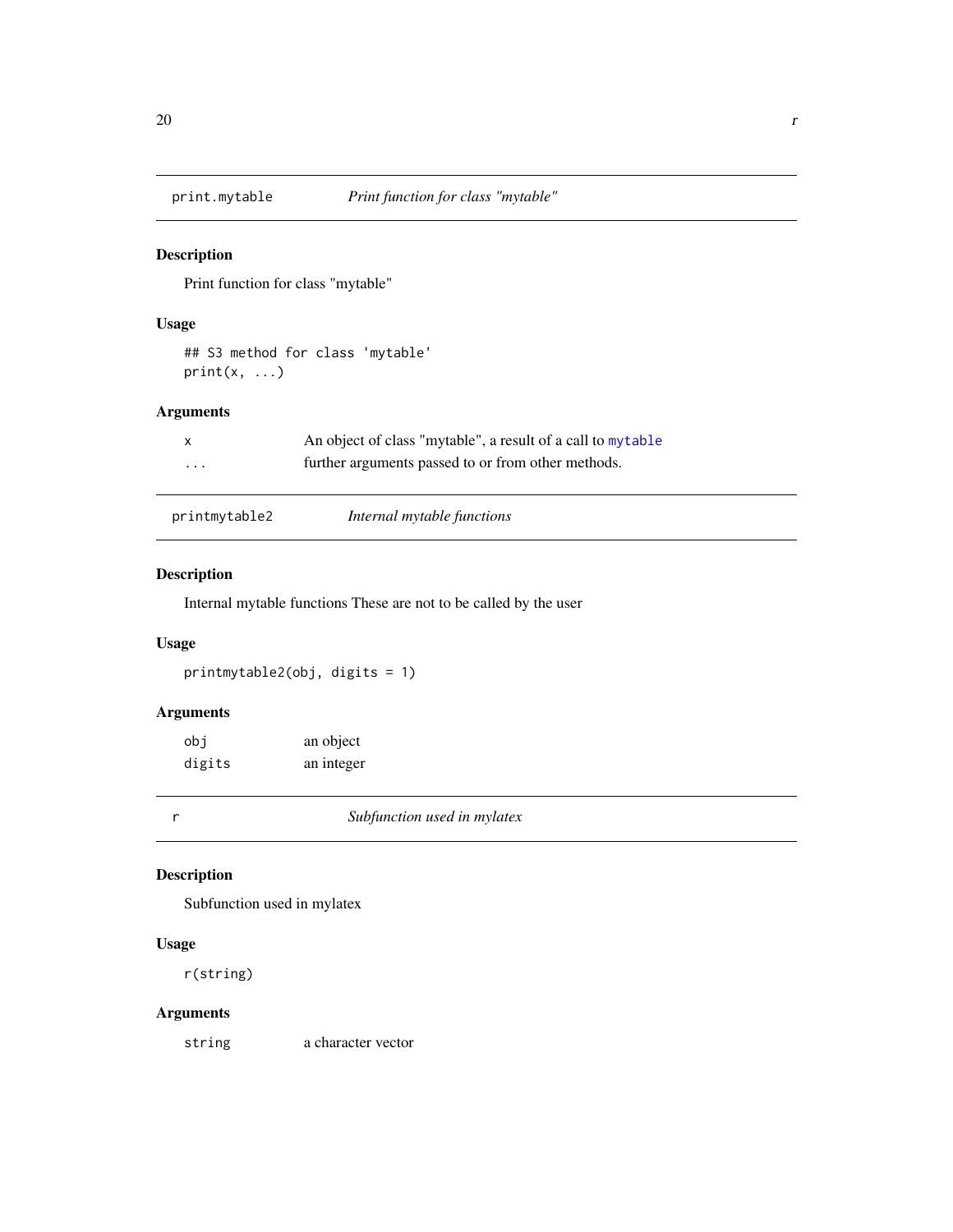<span id="page-20-0"></span>radial *Demographic data of 115 patients performing IVUS(intravascular ultrasound) examination of a radial artery.*

## Description

A dataset containing demographic data and laboratory data of 115 patients performing IVUS(intravascular ultrasound) examination of a radial artery after tansradial coronary angiography.

#### Format

A data frame with 115 rows and 15 variables:

male if Male, 1; if Female 0 age patient age in years

height height in centimeter

weight weight in kilogram

HBP history of hypertension, 1 for yes or 0 for no

DM history of diabetes mellitus, 1 for yes or 0 for no

smoking history of smoking, One of the followings : "non-smoker","ex-smoker","smoker"

TC total cholesterol level in mg/dL

TG triglyceride level in mg/dL

HDL high density lipoprotein cholesterol level in mg/dL

LDL low density lipoprotein cholesterol level in mg/dL

hsCRP high-sensitive C reactive protein

NTAV normalized total atheroma volume measured by IVUS in cubic mm

PAV percent atheroma volume in percentage

sex Factor with two levels; "Male" or "Female"

rank2group *rank a numeric vector and returns a new ordinal vector*

### **Description**

rank a numeric vector and returns a new ordinal vector

#### Usage

rank2group(y,  $k = 4$ )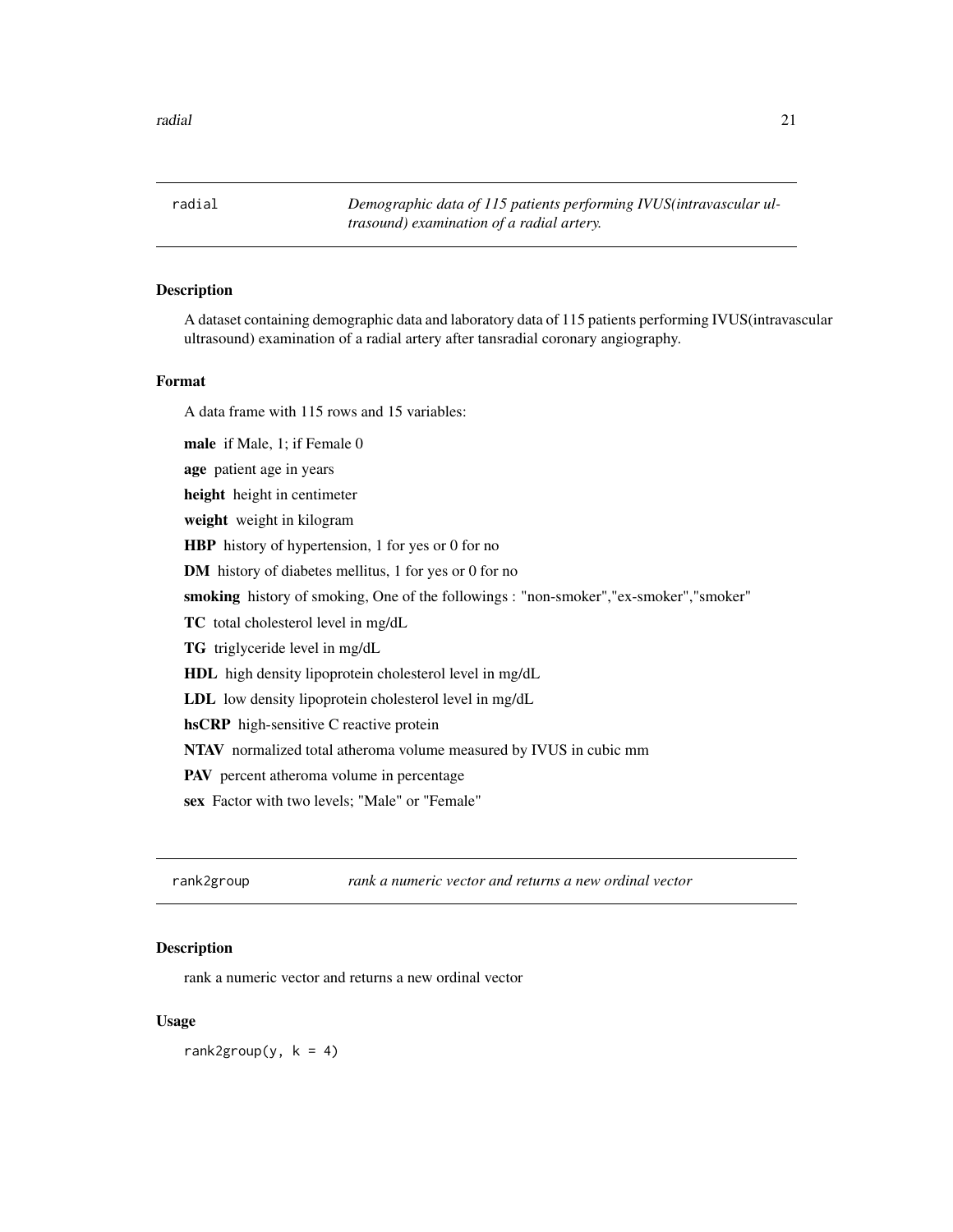22 reprint

#### Arguments

| a numeric vector                                                             |
|------------------------------------------------------------------------------|
| a integer specifies how many groups you want to classify. default value is 4 |

## Value

a ordinal vector(numeric) with the same length of y

## Examples

```
require(ggplot2)
data(diamonds)
diamonds$PriceGroup=rank2group(diamonds$price,4)
table(diamonds$PriceGroup)
aggregate(price~PriceGroup,data=diamonds,range)
diamonds$PriceGroup3=rank2group(diamonds$price,3)
table(diamonds$PriceGroup3)
aggregate(price~PriceGroup3,data=diamonds,range)
```

```
diamonds$PriceGroup5=rank2group(diamonds$price,5)
table(diamonds$PriceGroup5)
```

```
aggregate(price~PriceGroup5,data=diamonds,range)
```
reprint *Internal mytable functions*

#### Description

Internal mytable functions These are not to be called by the user

## Usage

```
reprint(x, times)
```

| X     | a character vector |  |
|-------|--------------------|--|
| times | an integer         |  |

<span id="page-21-0"></span>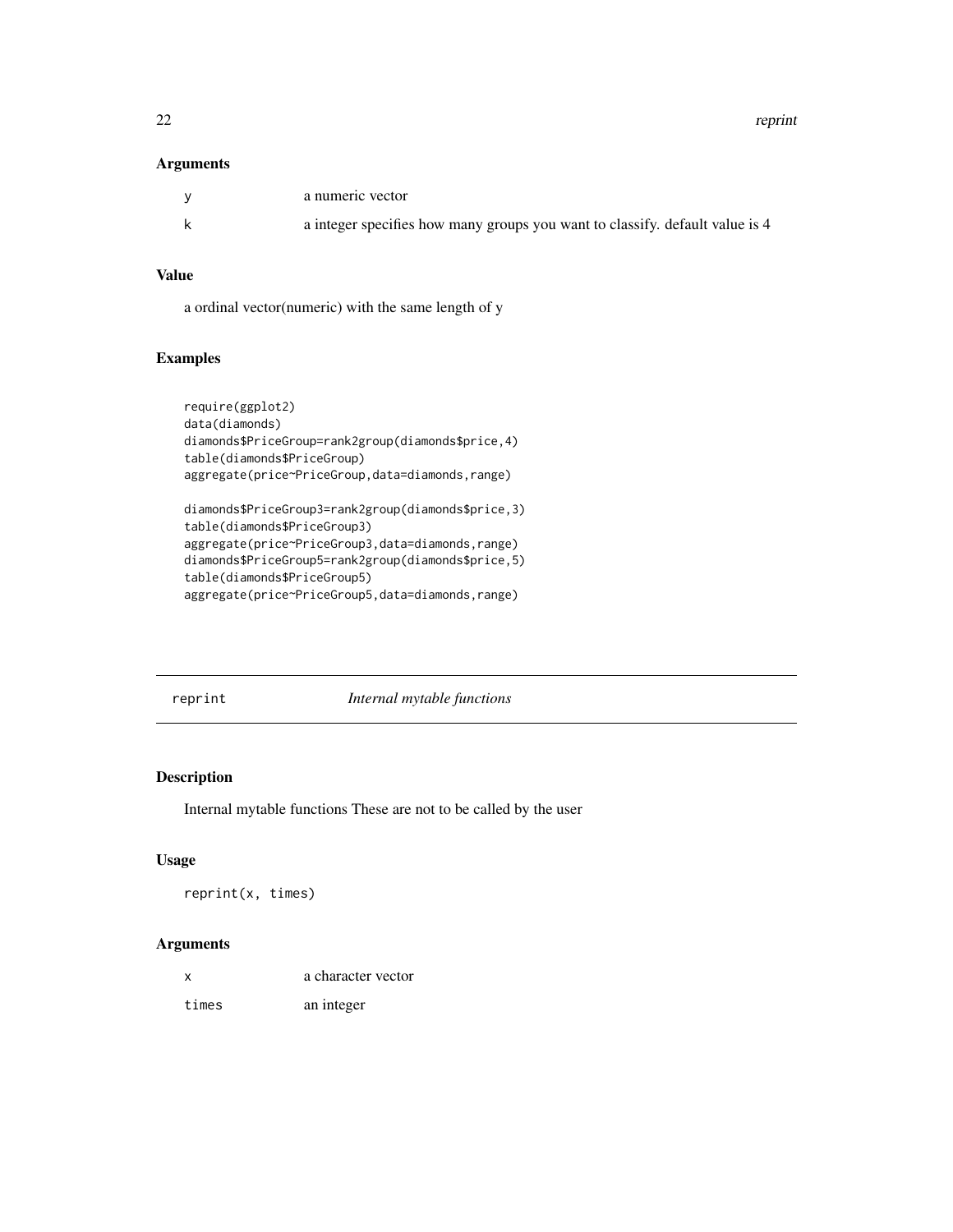<span id="page-22-0"></span>

Internal mytable functions These are not to be called by the user

#### Usage

space(num)

## Arguments

num an integer

summary.cbind.mytable *Summarizing function for class "cbind.mytable"*

## Description

Summarizing function for class "cbind.mytable"

## Usage

```
## S3 method for class 'cbind.mytable'
summary(object, ...)
```
## Arguments

| object   | An object of class "cbind.mytable", a result of a call mytable |
|----------|----------------------------------------------------------------|
| $\cdots$ | further arguments passed to or from other methods.             |

## Examples

```
out=mytable(am+cyl~.,data=mtcars)
summary(out)
```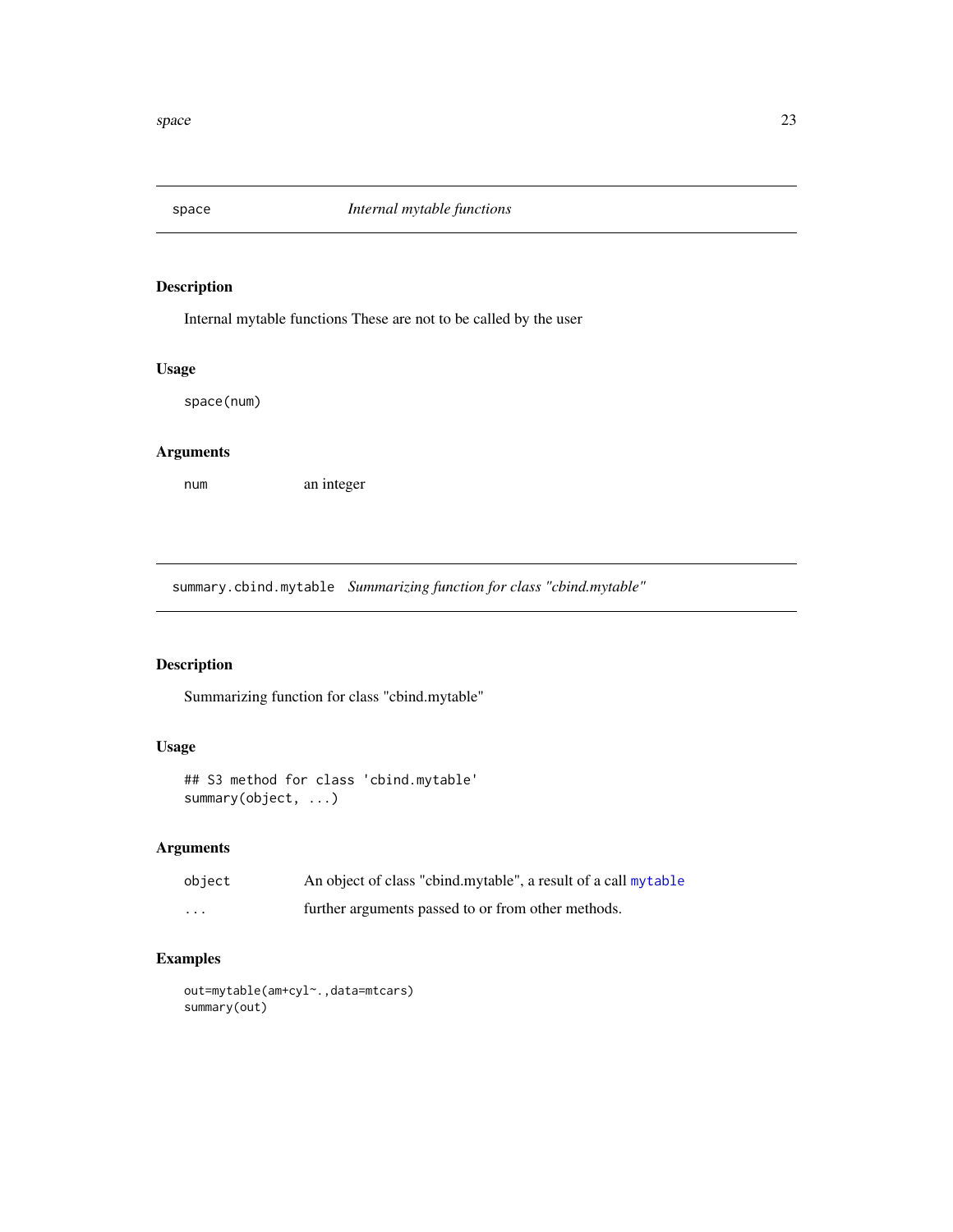<span id="page-23-0"></span>

Summarizing function for class "mytable"

## Usage

```
## S3 method for class 'mytable'
summary(object, ...)
```
## Arguments

| object   | An object of class "mytable", a result of a call mytable |
|----------|----------------------------------------------------------|
| $\cdots$ | further arguments passed to or from other methods.       |

## Examples

out=mytable(am~.,data=mtcars) summary(out)

| validColname | Find valid string among character vector from approximate string |  |
|--------------|------------------------------------------------------------------|--|
|              |                                                                  |  |

## Description

Find valid string among character vector from approximate string

#### Usage

```
validColname(pattern, x)
```
## Arguments

| pattern | character string to be matched in the given character |
|---------|-------------------------------------------------------|
|         | a character vector where matches are sought           |

## Value

returns NA in case of no matched string found or a character string in string vector x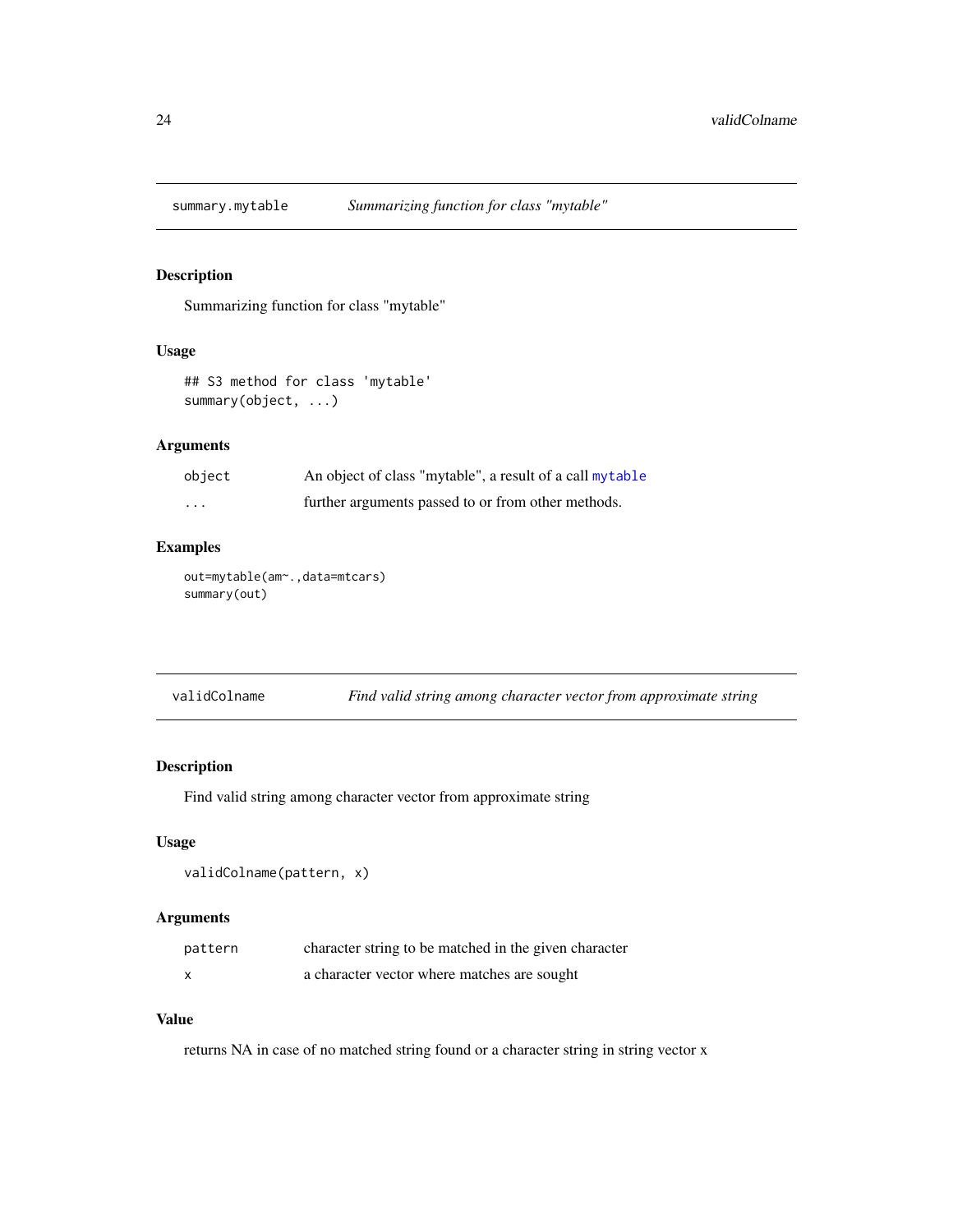## validColname 25

## Examples

a="dx" b=c("Age","Sex","Dx") validColname(a,b)